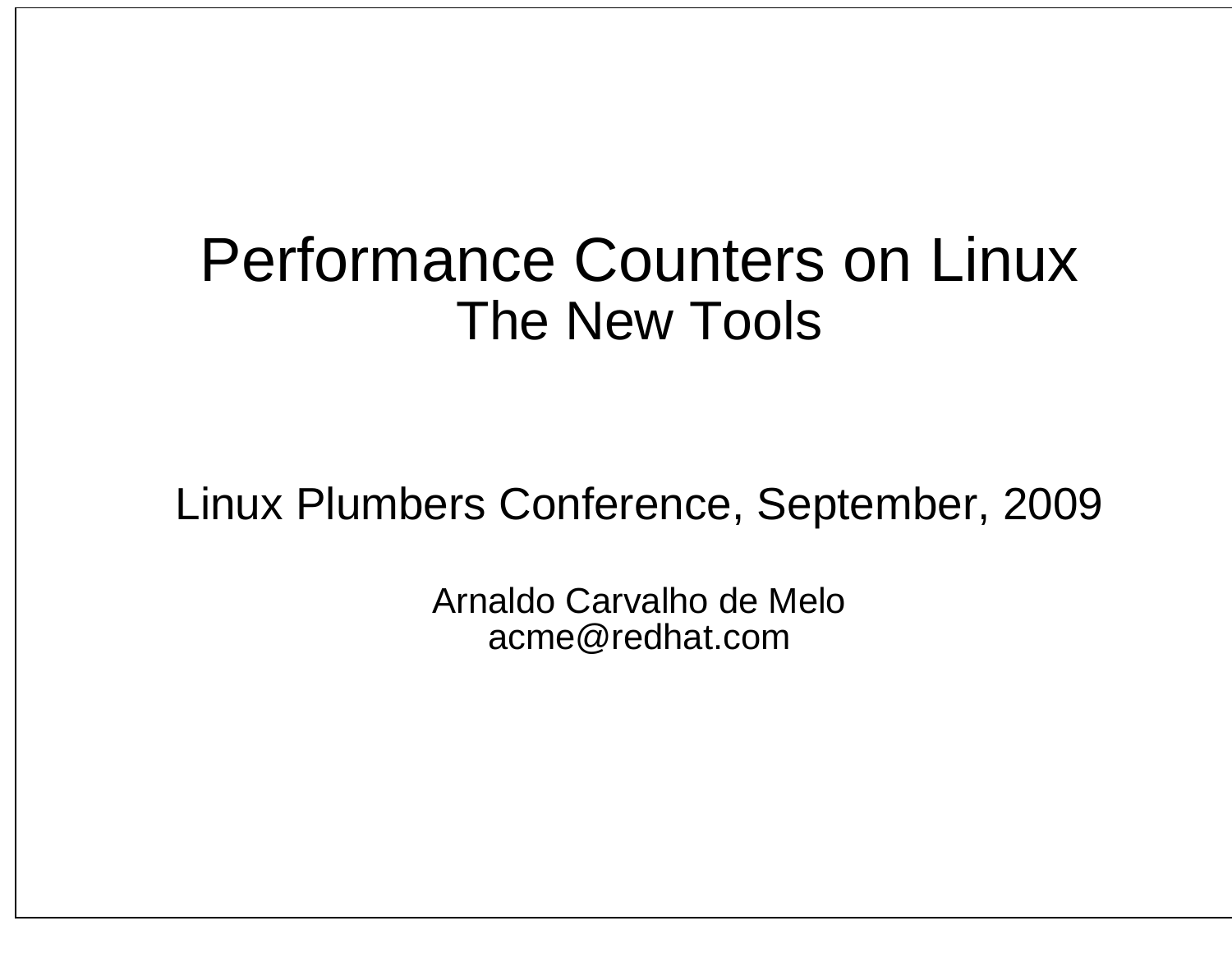## How did I get involved?

- . I am no specialist on performance counters
- . pahole & the dwarves
- . ELF, DWARF, symtabs, dynsyms, relocations, etc
- . ftrace
- . Presentation focus on the tools
- . But some kernel details will be mentioned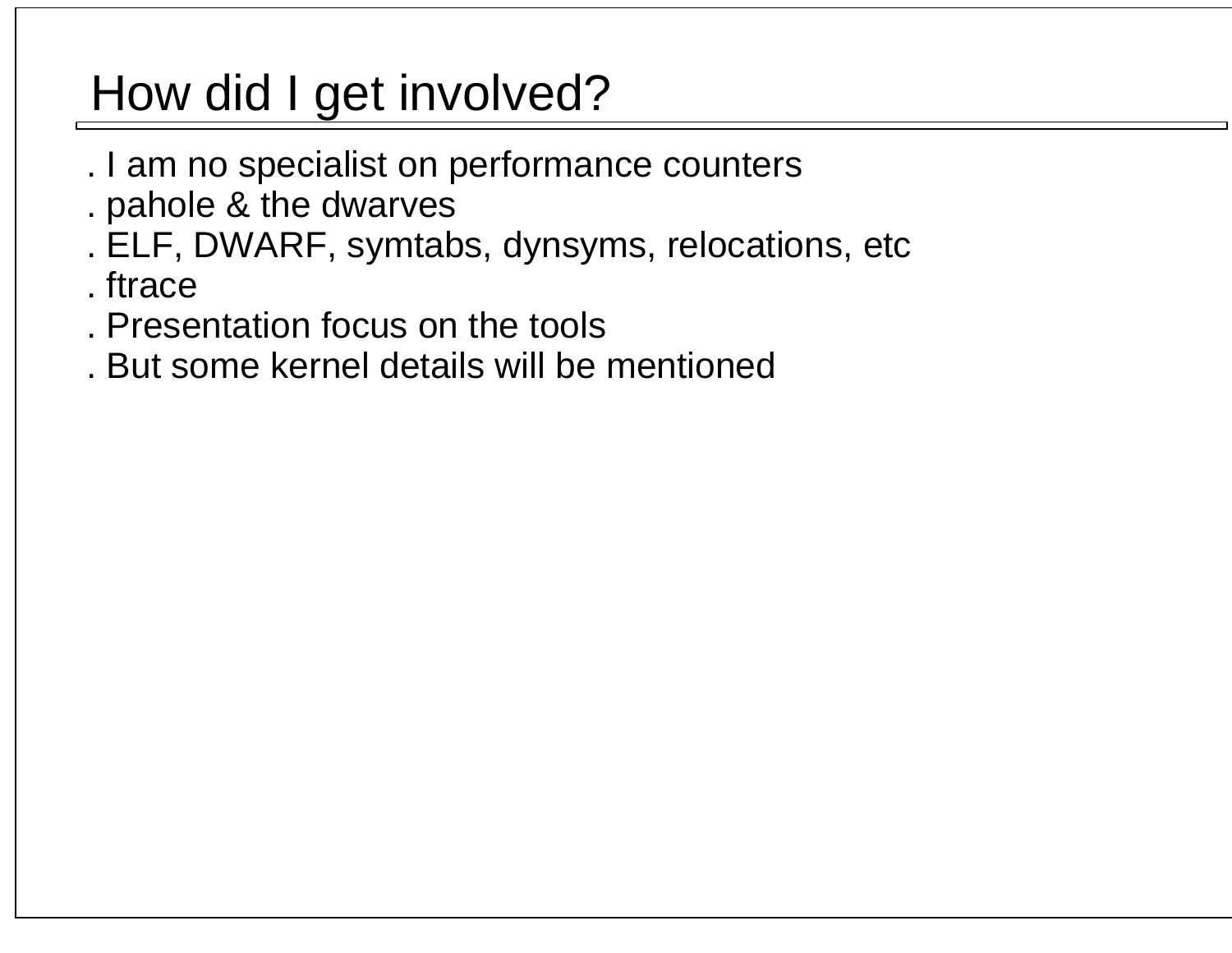### pahole - naked struct

 struct cheese { char name[27]; short age; int calories; short price;char type;

};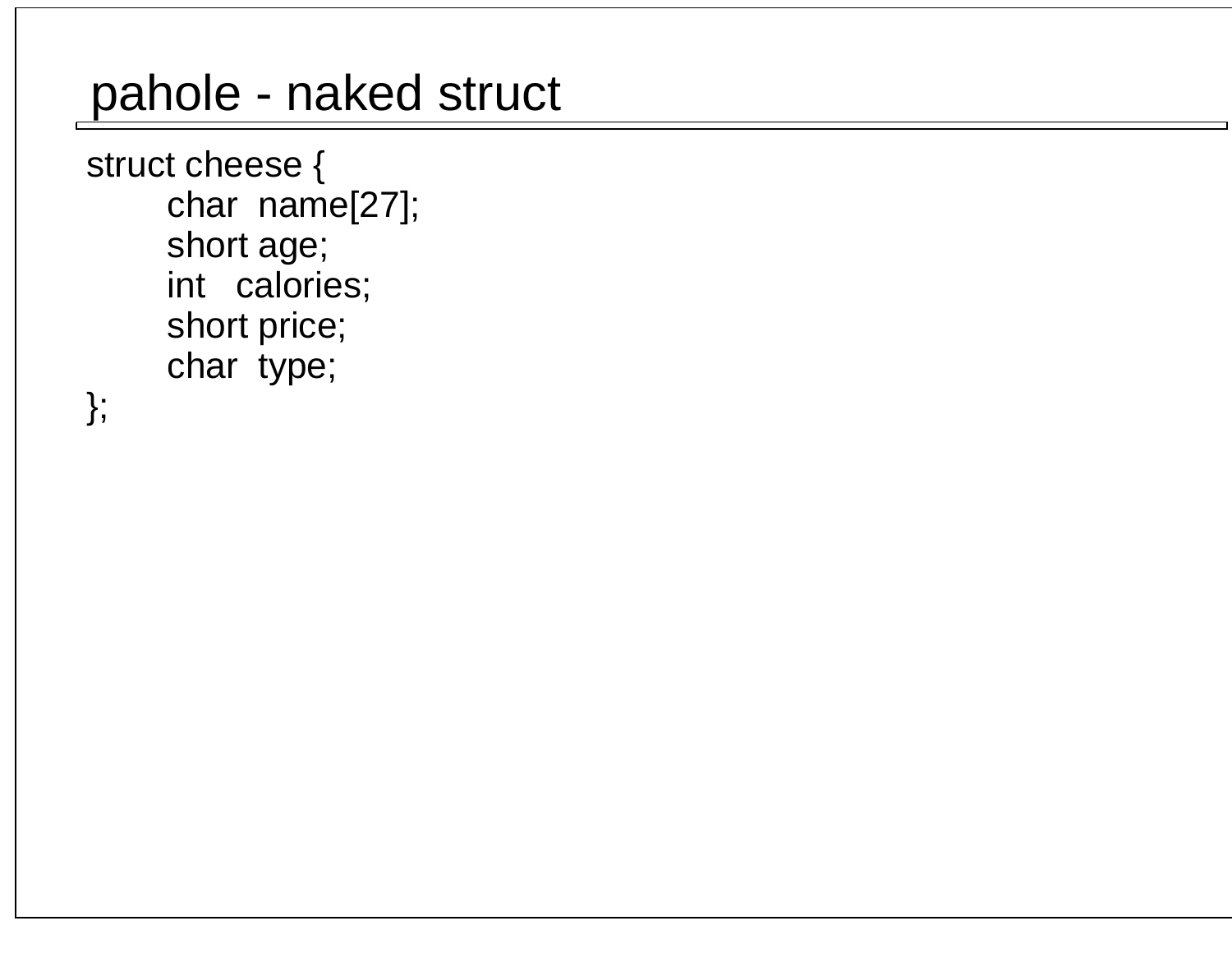### pahole - data structure layout

```
 $ pahole --quiet swiss_cheese struct cheese {
 char name[27]; /* 0 27 */short int age; \frac{7}{28} 2 */
int calories; /* 32 4 */short int price; /* 36 2*/
char type; /* 38 1 */
 };
```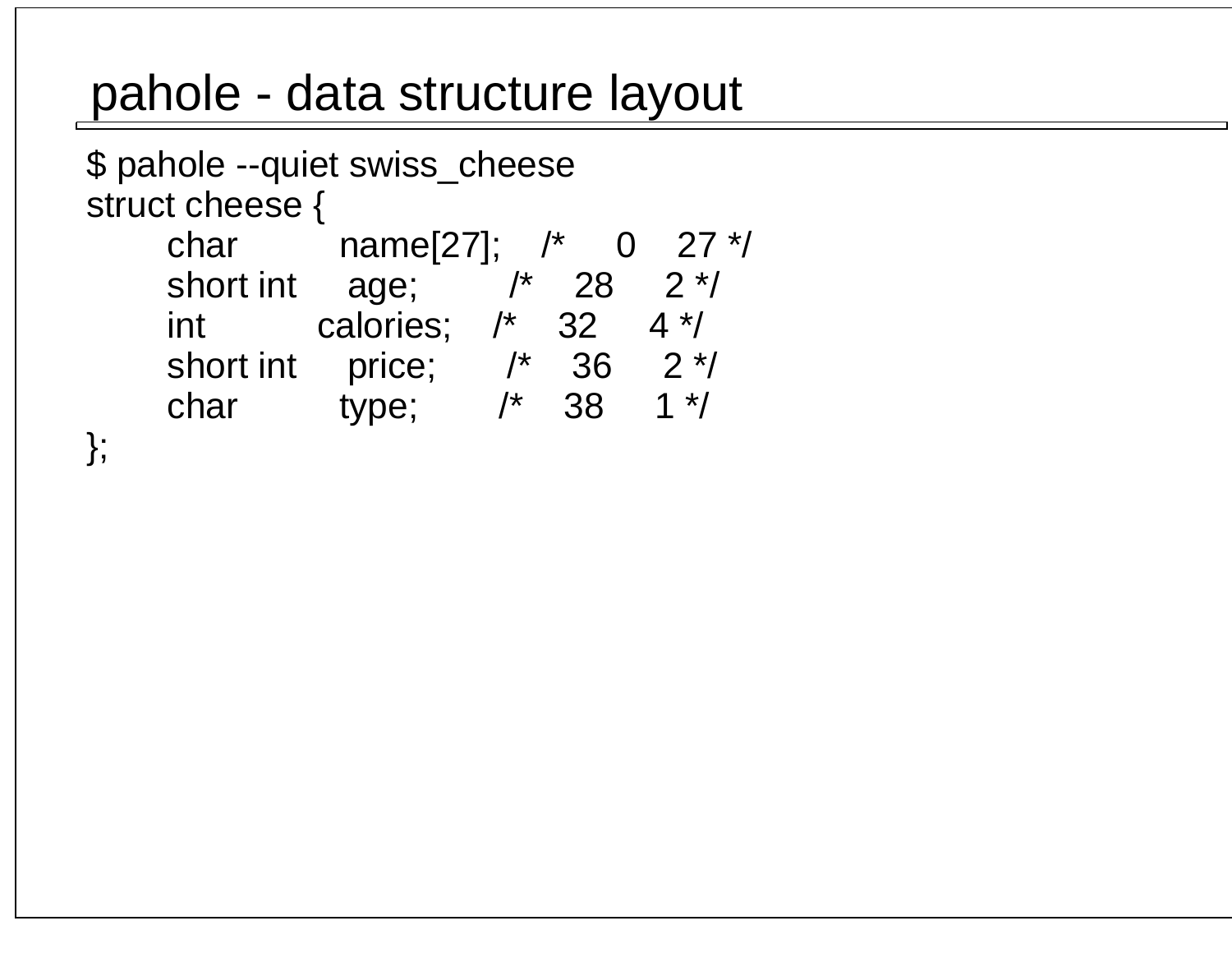## pahole - the holes!

```
 $ pahole swiss_cheese struct cheese { char name[27]; /* 0 27 */ /* XXX 1 byte hole, try to pack */short int \qquad \qquad age; \qquad /* 28 2 */
     /* XXX 2 bytes hole, try to pack */
 int calories; /* 32 4 */short int brice; \frac{1}{2} /* 36 2 */
                                     1 * /char type; /* 38
     /* size: 40, cachelines: 1 */
 /* sum members: 36, holes: 2, sum holes: 3 */ /* padding: 1, last cacheline: 40 bytes */
```
};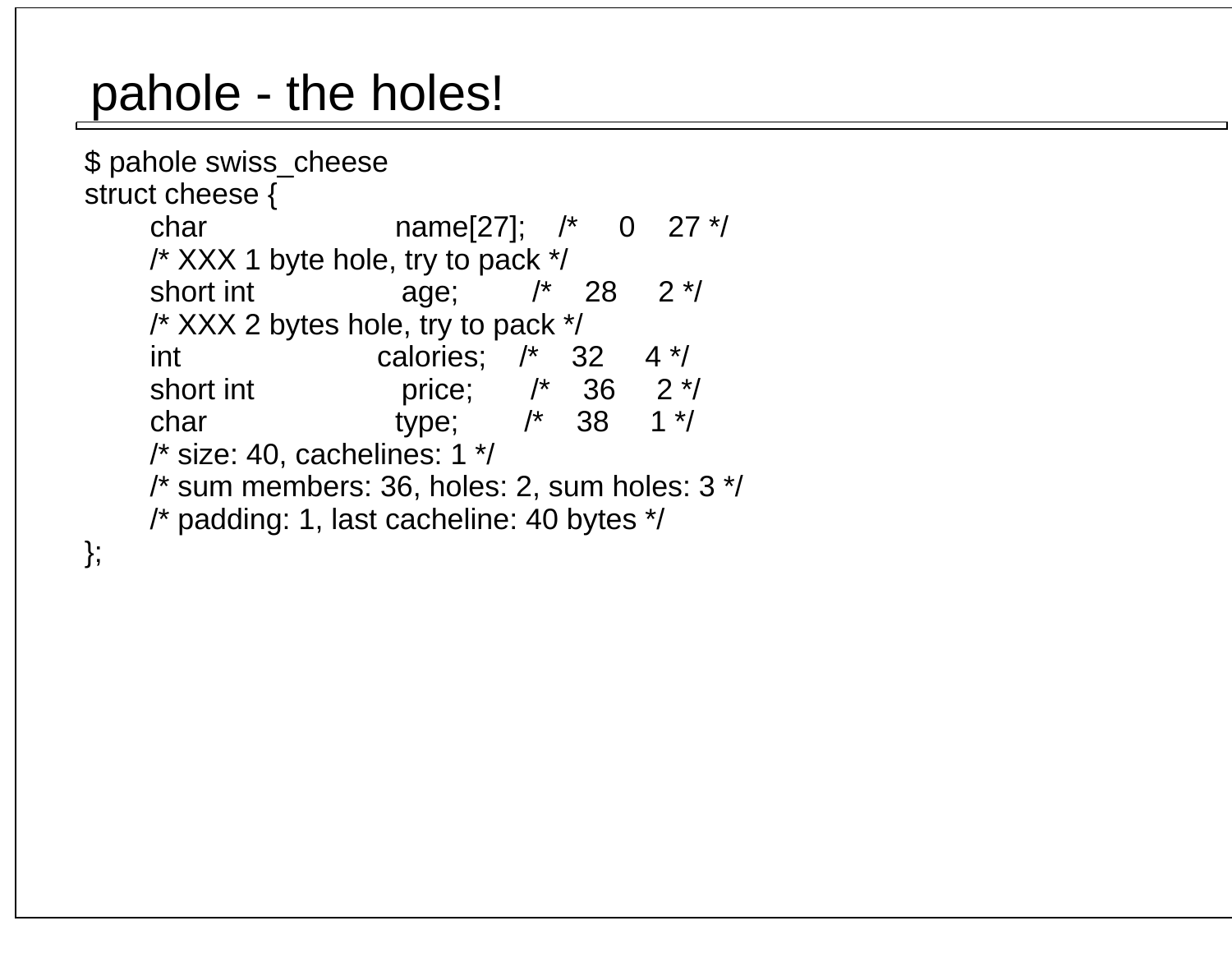## How did I get involved? Part two

- . Part of the Red Hat Real Time team
- . We need to discover why 100us deadlines are not being met
- . Why this is slower on your RT kernel than on your RHEL one?
- . Observability tooling!
- . Huge educational value, use it!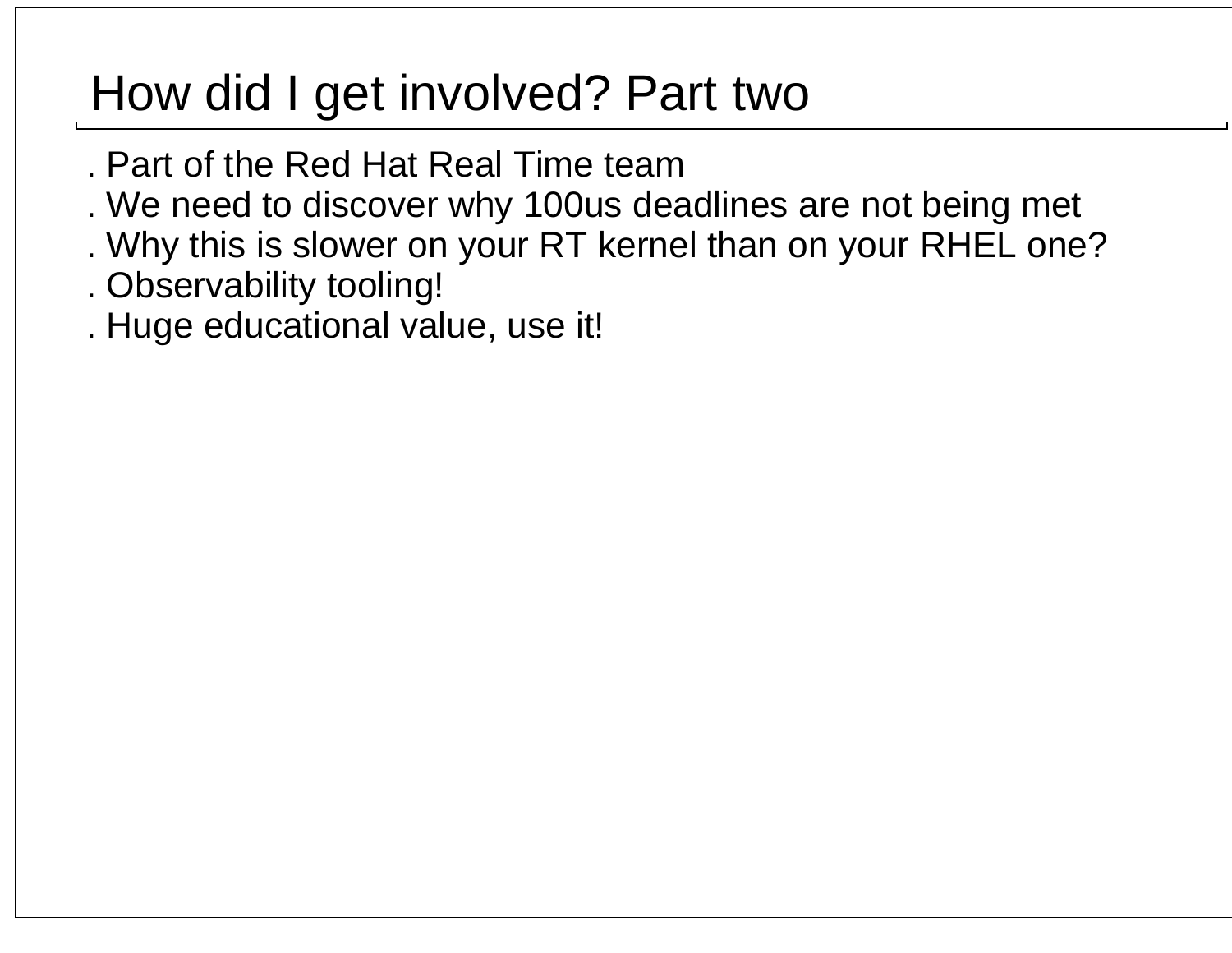### OK, Back to the future!

## Where is my bottleneck?!

later, at the pub...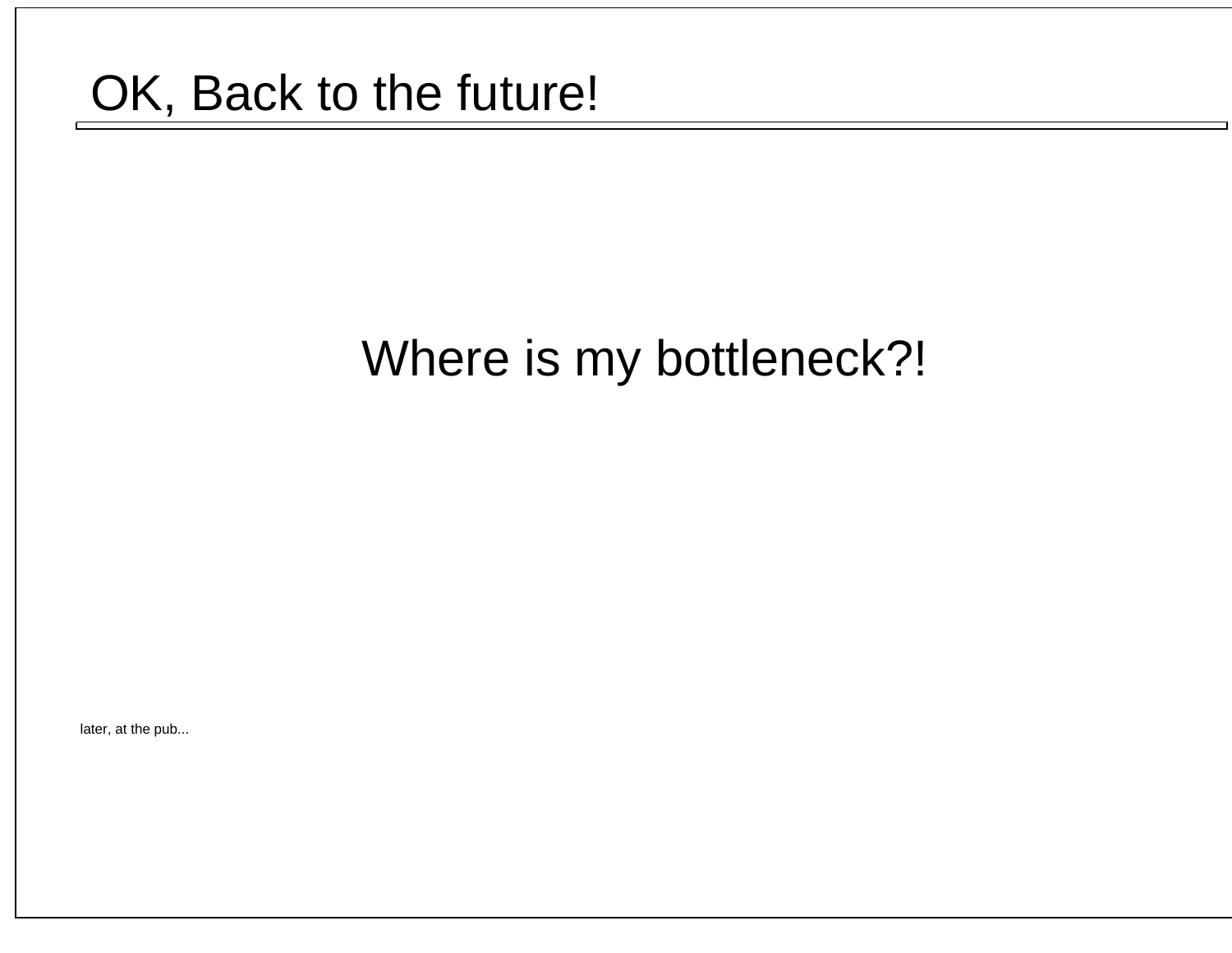## Performance Counters

 Performance counters are special hardware registers available on most modern CPUs. These registers count the number of certain types of hw events: such as instructions executed, cache-misses suffered, or branches mispredicted - without slowing down the kernel or applications. These registers can also trigger interrupts when a threshold number of events have passed - and can thusbe used to profile the code that runs on that CPU.

From http://perf.wiki.kernel.org/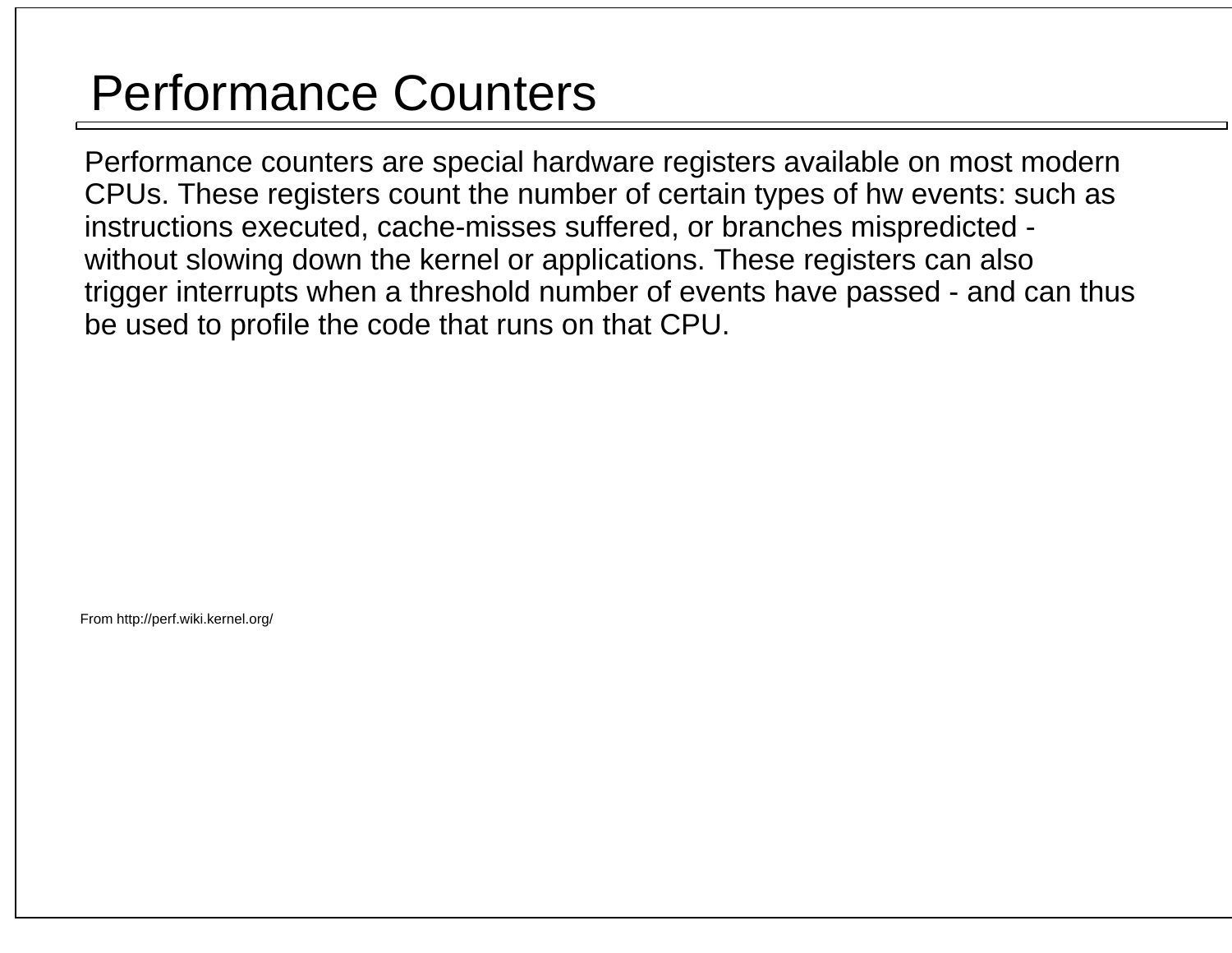### Limited resource:

Processor:

UltraSparc 2 Pentium III 2 Athlon 4 IA-64 4POWER4 8 Pentium IV 18

Some are programmable, some are for specific events.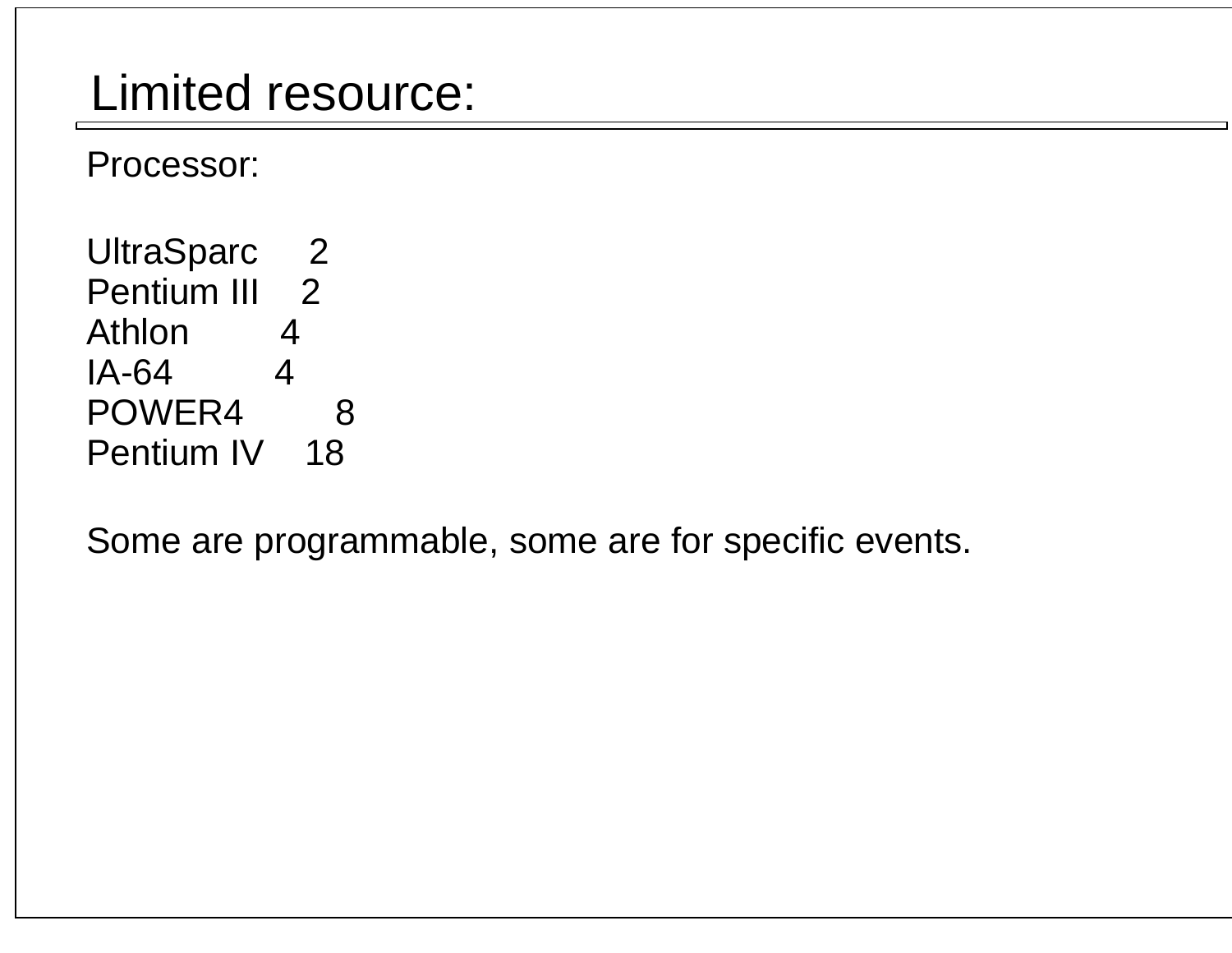## The oprofile development problem

- . Disconnected kernel & userspace development
- . Linus problem with Atom and Nehalem support
- . Less of the "two broken pieces" approach -> One working piece
- . http://lwn.net/Articles/339406/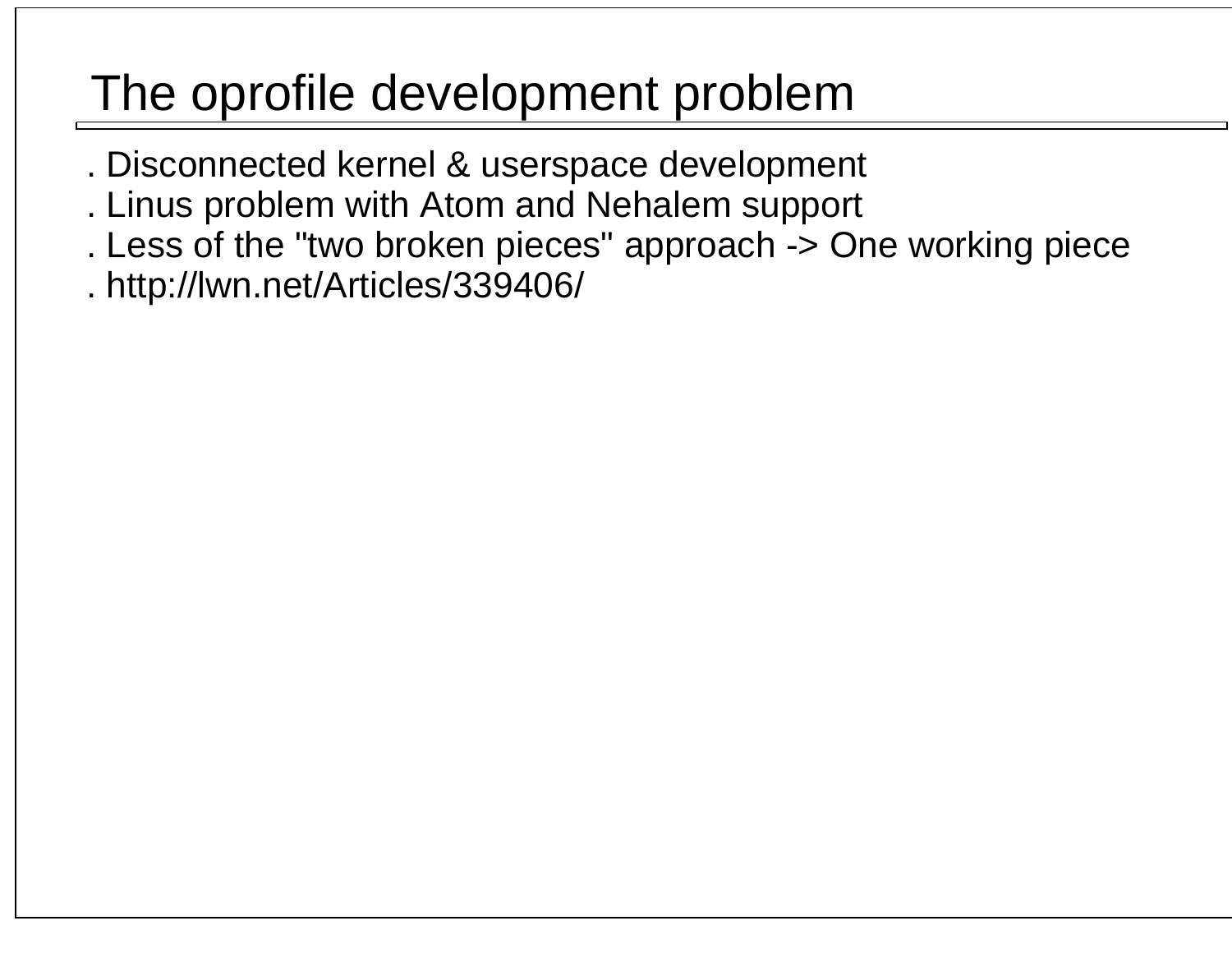## How LPE started?

- . perfmon/perfmon2/perfmon3
- . Dozens of new syscalls || multiplexer
- . Userspace knows about PMU details
- . Kernel doesn't abstracts those details
- . Endless discussions, low buyin from core kernel developers
- . Ingo Molnar + Thomas Gleixner presents how they think it should be done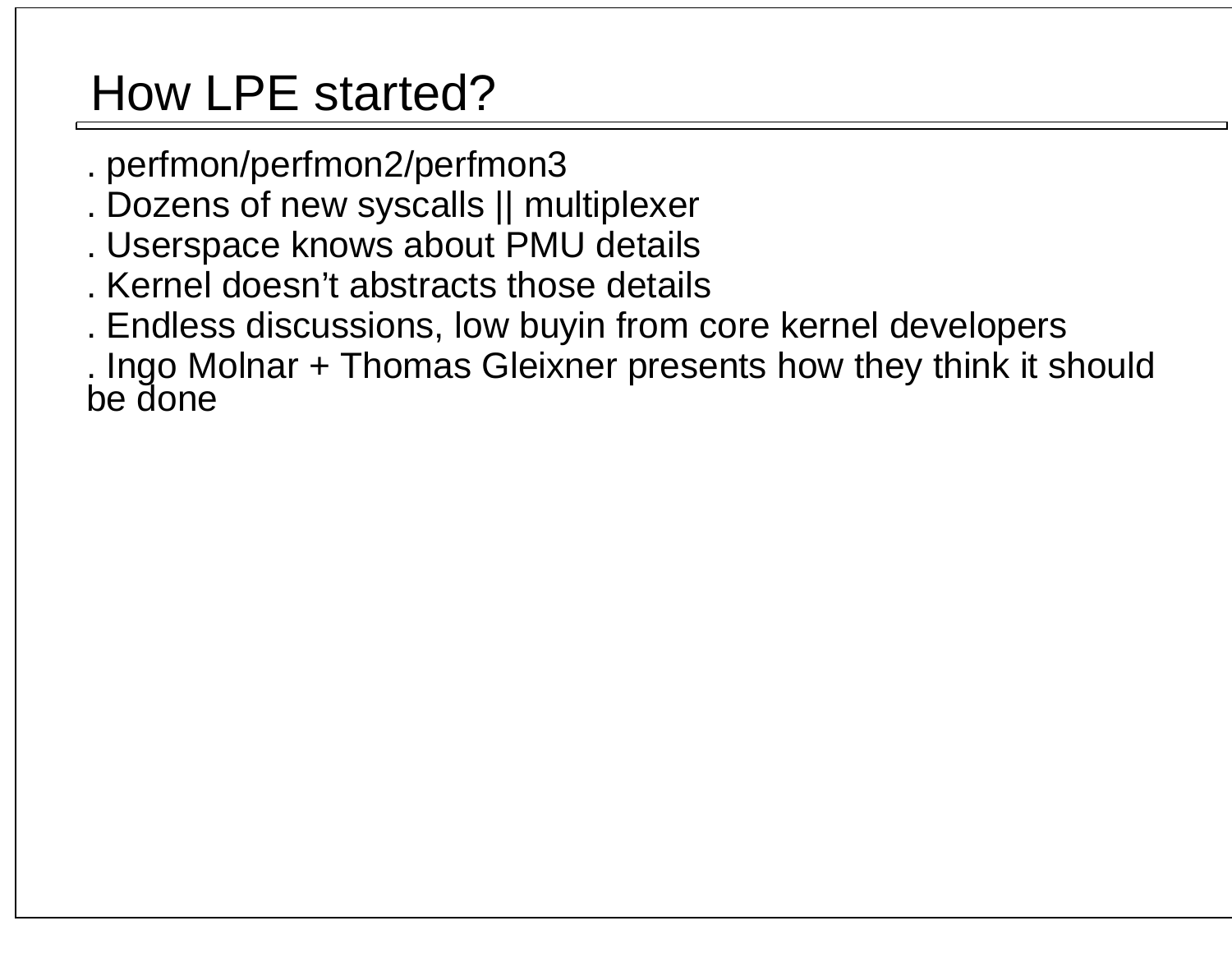## The perf user interface approach

- . git like
- . Many subcommands
- . Per thread/per workload/per CPU/system wide
- . No daemons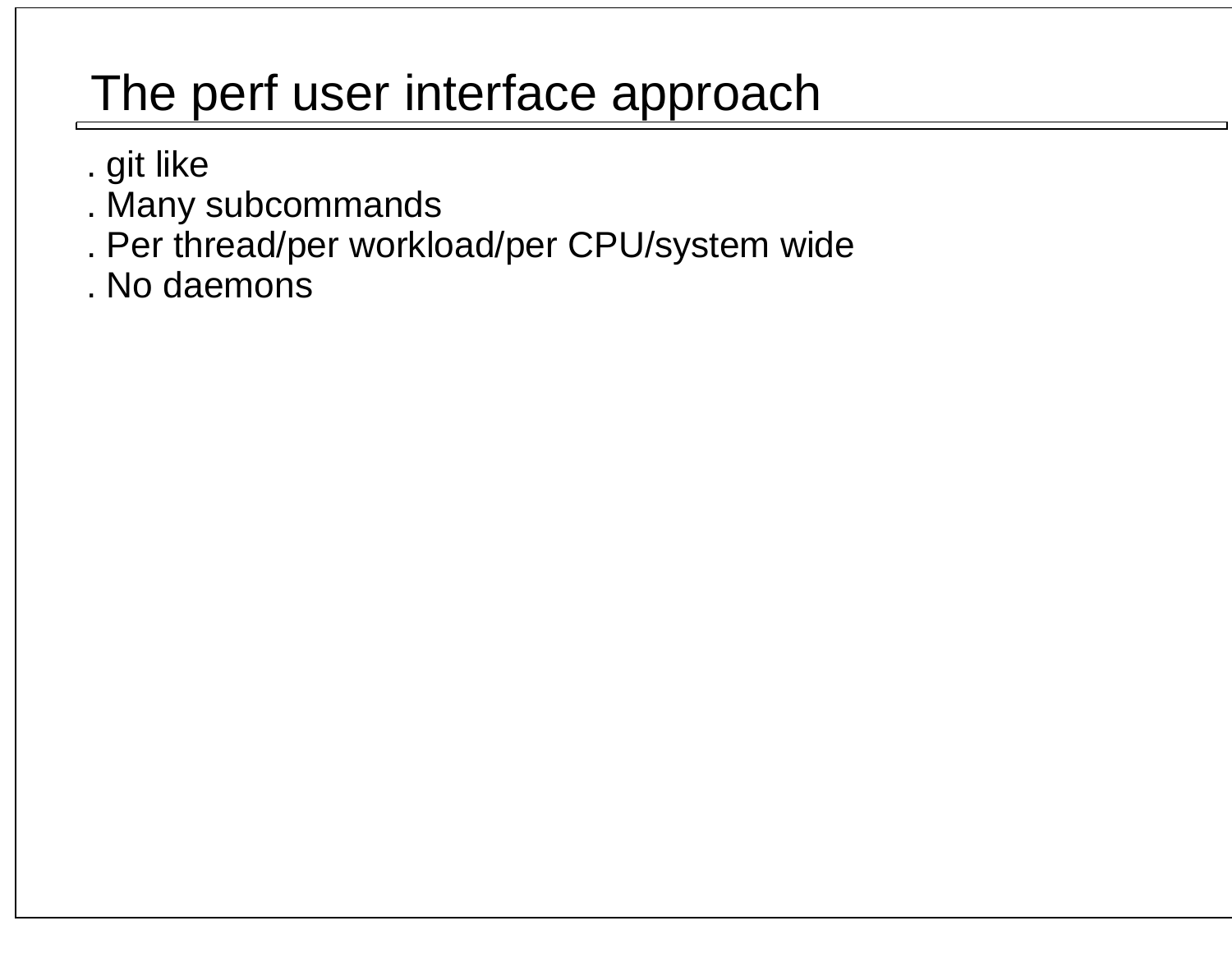## The perf development approach

- . Tools hosted in the kernel sources: tools/perf/
- . Subcommands Can be developed largely independently
- . Developers expected to touch both sides (kernel/user)
- . Written in the C idiom used in the kernel
- . Shares code with the kernel (rbtree, list, more to come)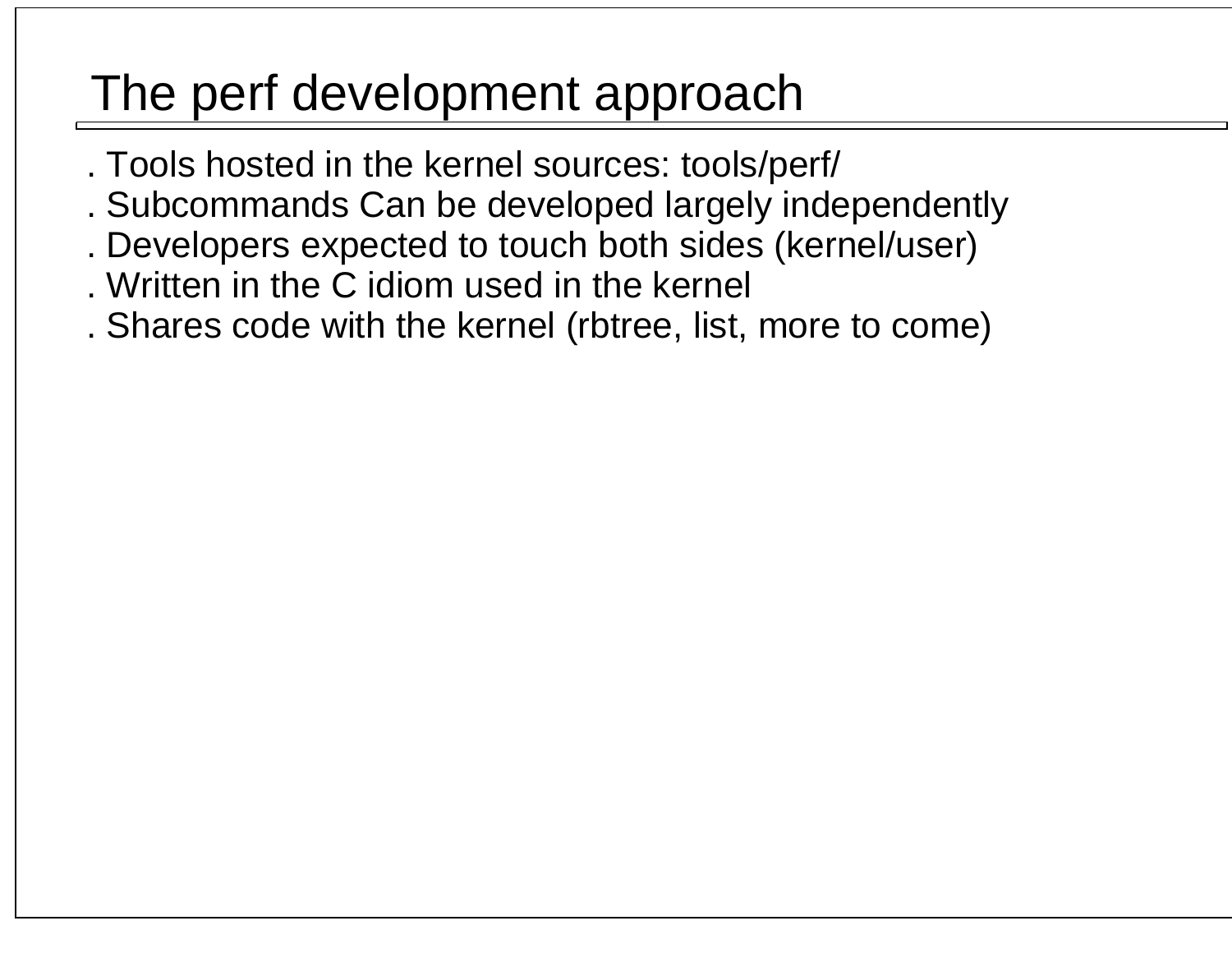## The new implementation approach

- . Just one new syscall: sys\_perf\_counter\_open
- . Returns a file descriptor
- . read/write/mmap/close/fcntl/ioctl/poll work as usual
- . Per thread/cpu/whole system
- . Transparent inheritance support
	- Full workloads can be measured
	- Without having to use ptrace methods to follow forks & clones
- . Events Mapped to closest per arch hw counter
- . Possible to use raw events
- . Supports tracepoints
- . Software counters (hrtimer based or not)
- . Support for hw breakpoints being developed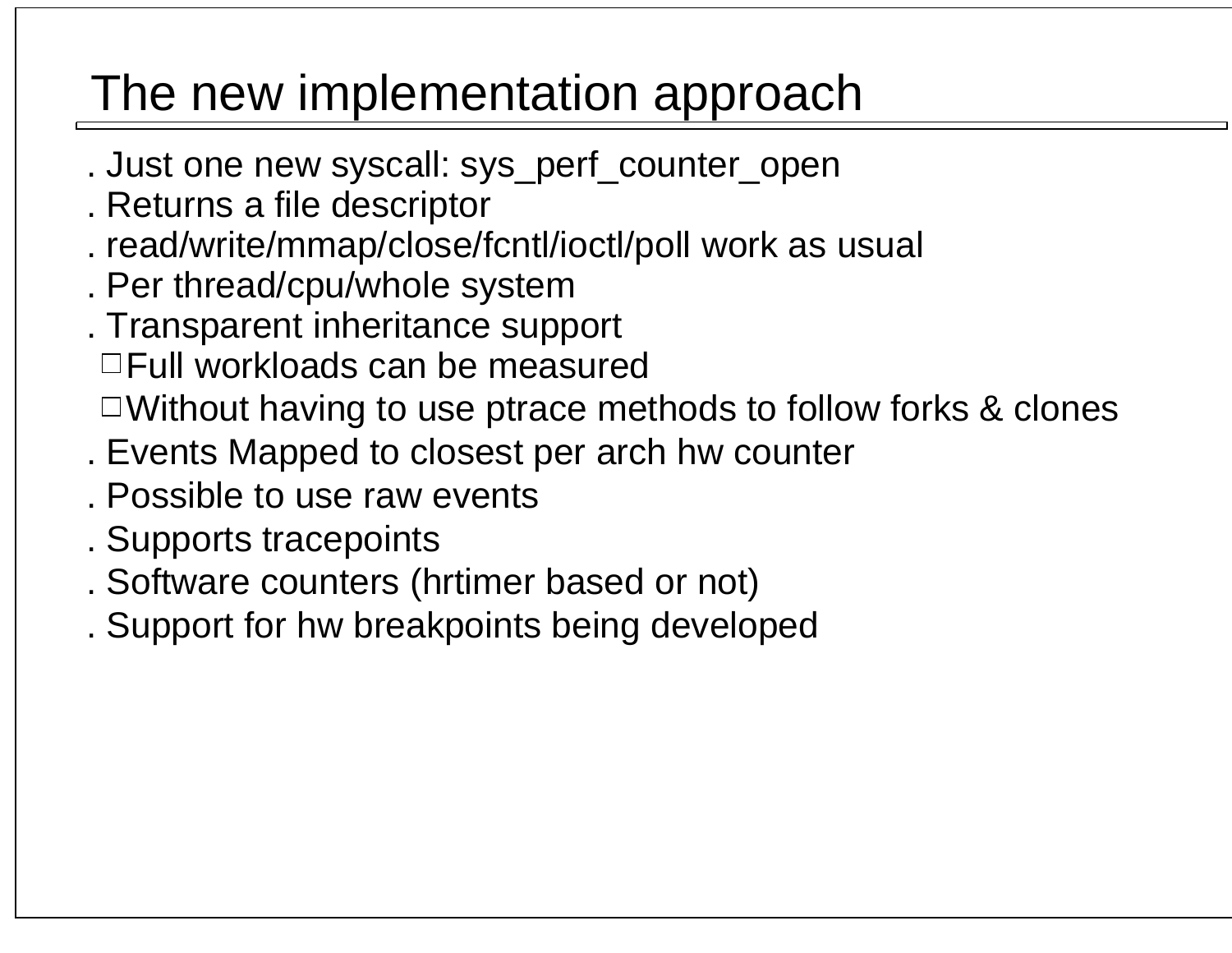## sys\_perf\_counter\_open - The syscall

- event type attributes for monitoring/sampling
- target pid
- target cpu
- group\_fd
- flags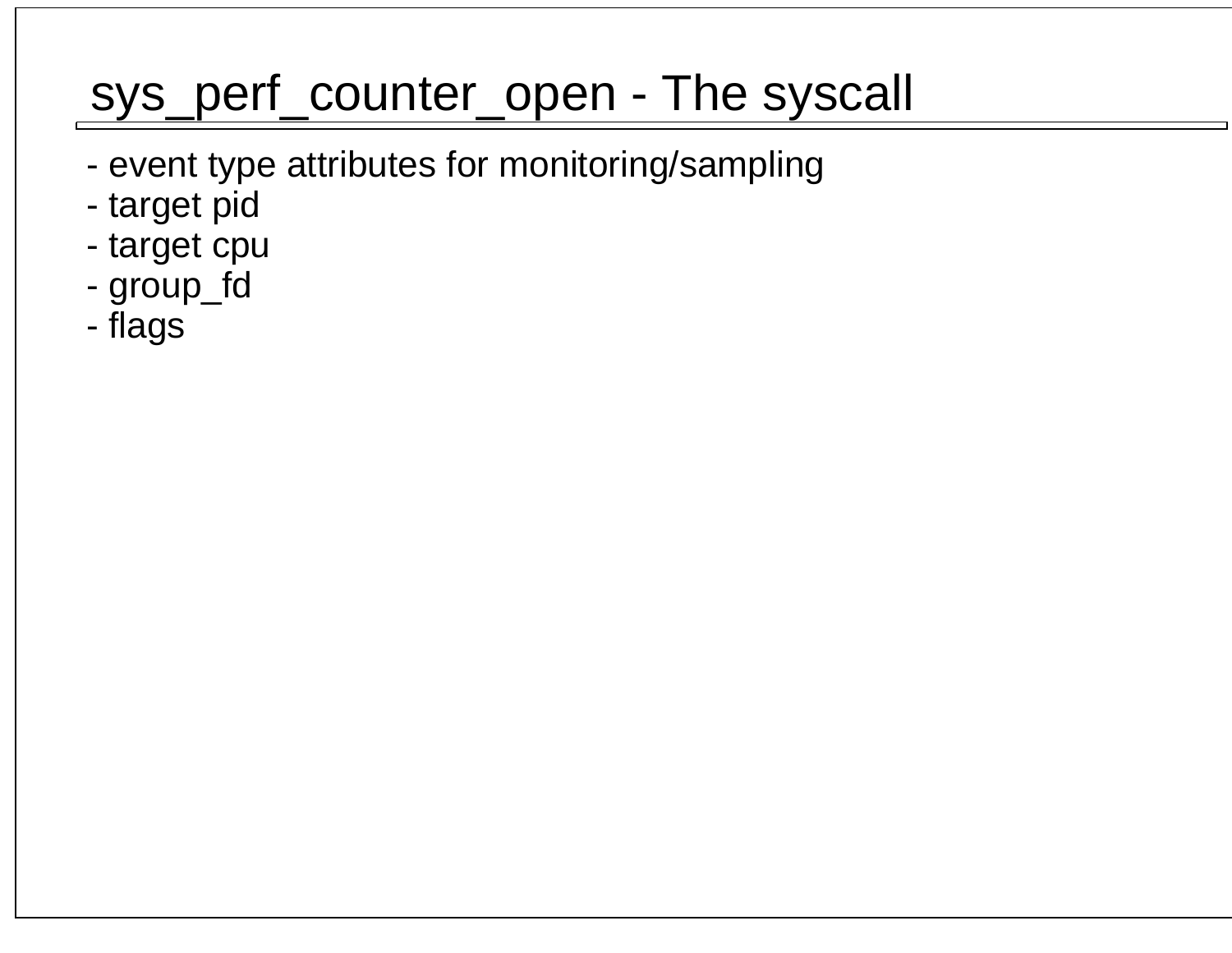### sys\_perf\_counter\_open - event type

- PERF\_TYPE\_HARDWARE
- PERF\_TYPE\_SOFTWARE
- PERF\_TYPE\_TRACEPOINT
- PERF\_TYPE\_HW\_CACHE
- PERF\_TYPE\_RAW (for raw tracepoint data)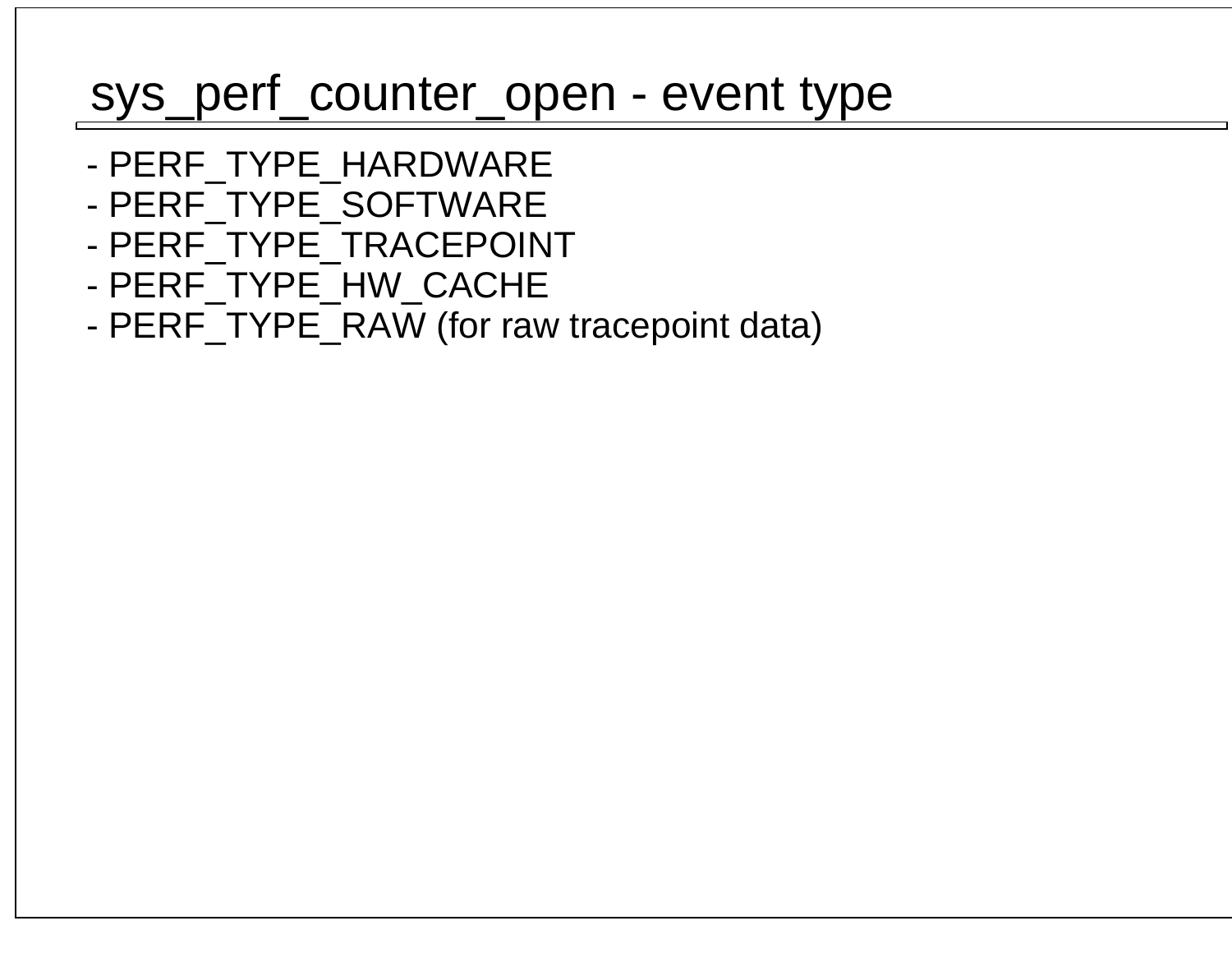### sys\_perf\_counter\_open - attr.sample\_type

- bitmask
- PERF\_SAMPLE\_IP
- PERF\_SAMPLE\_TID
- PERF\_SAMPLE\_TIME
- PERF\_SAMPLE\_CALLCHAIN
- PERF\_SAMPLE\_ID
- PERF\_SAMPLE\_CPU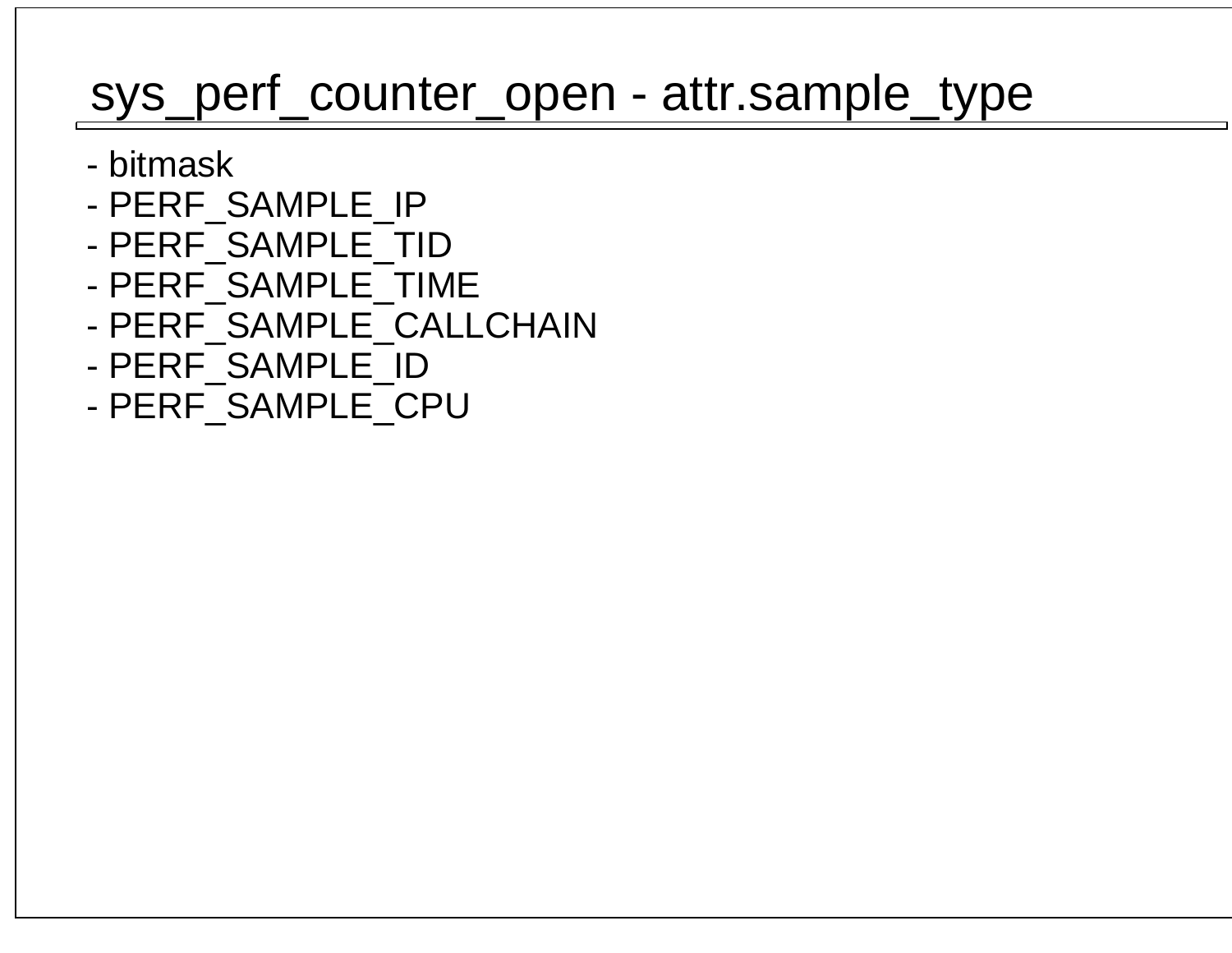### sys\_perf\_counter\_open - attr config bitfield

- disabled: off by default
- inherit: children inherit it
- exclude\_{user,kernel,hv,idle}: don't count these
- mmap: include mmap data
- comm: include comm data
- inherit\_stat: per task counts
- enable\_on\_exec: next exec enables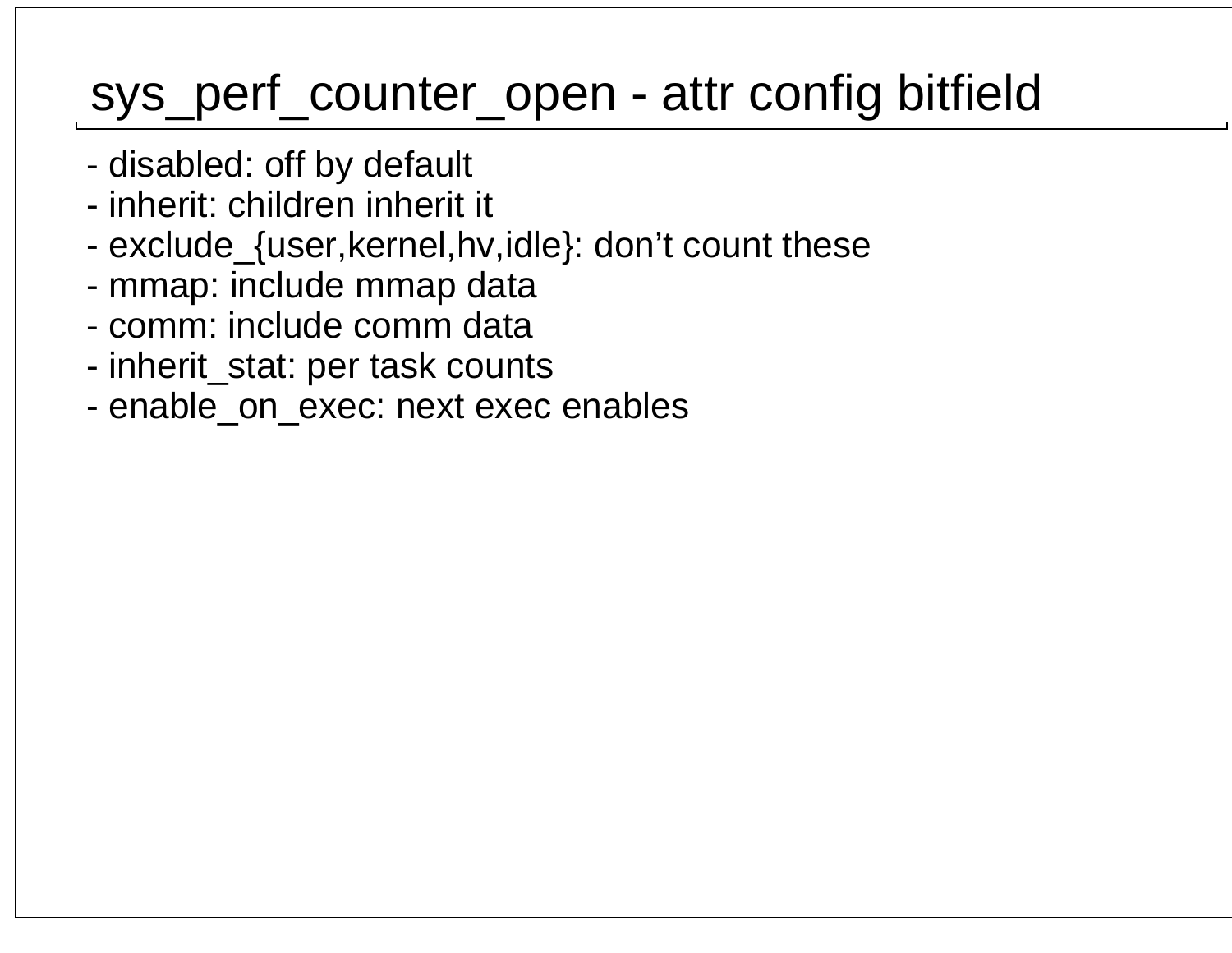## Architectures already supported

- . x86: p6, core+, k7+
- . ppc64
- . sparc
- . Others supporting just software/ftrace events

 $\Box$ frv

- parisc
- s390
- $\square$ sh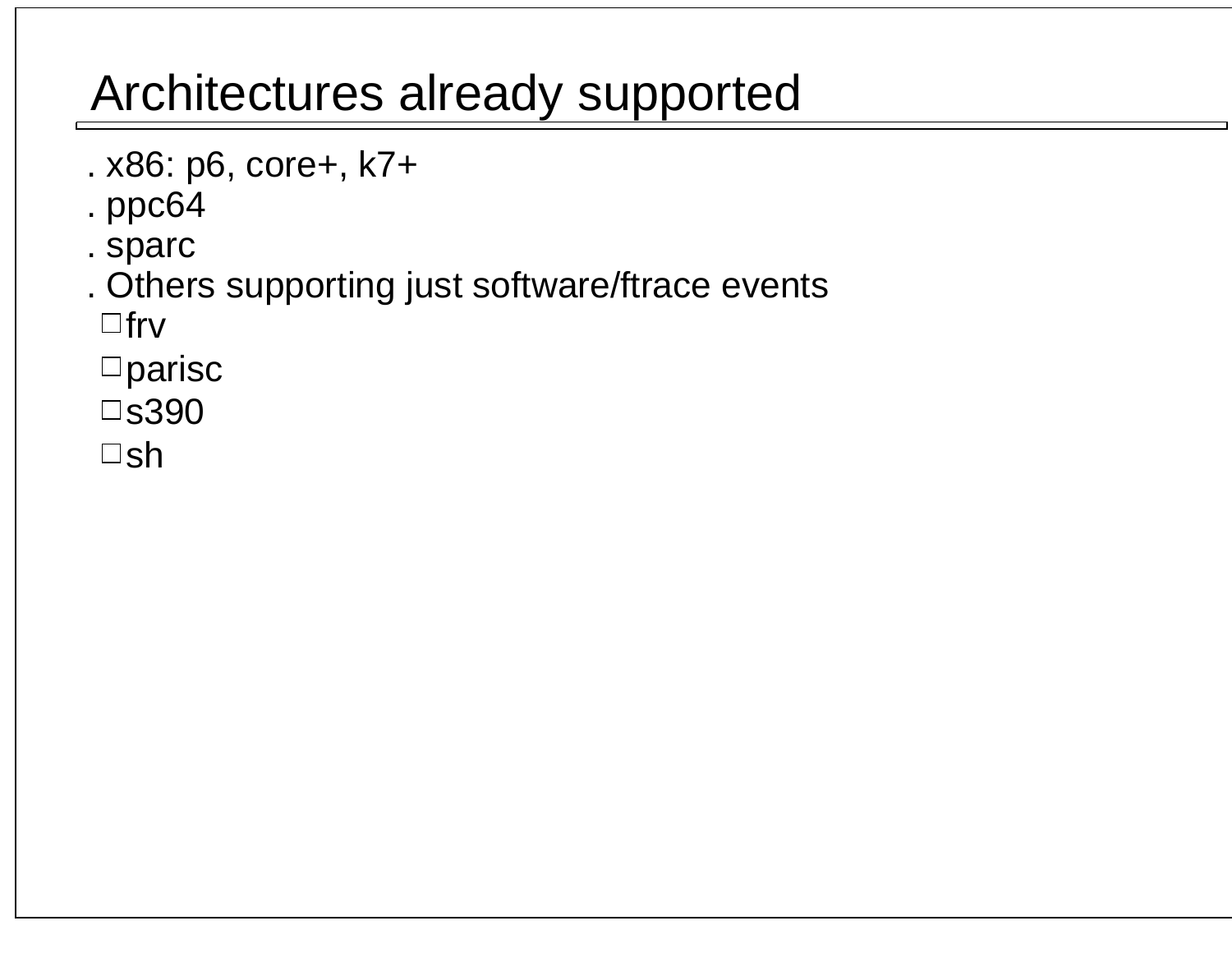## **Tools**

- . git like: subcomands
- . list
- . stat
- . top
- . record
- . report
- . annotate
- . trace
- . sched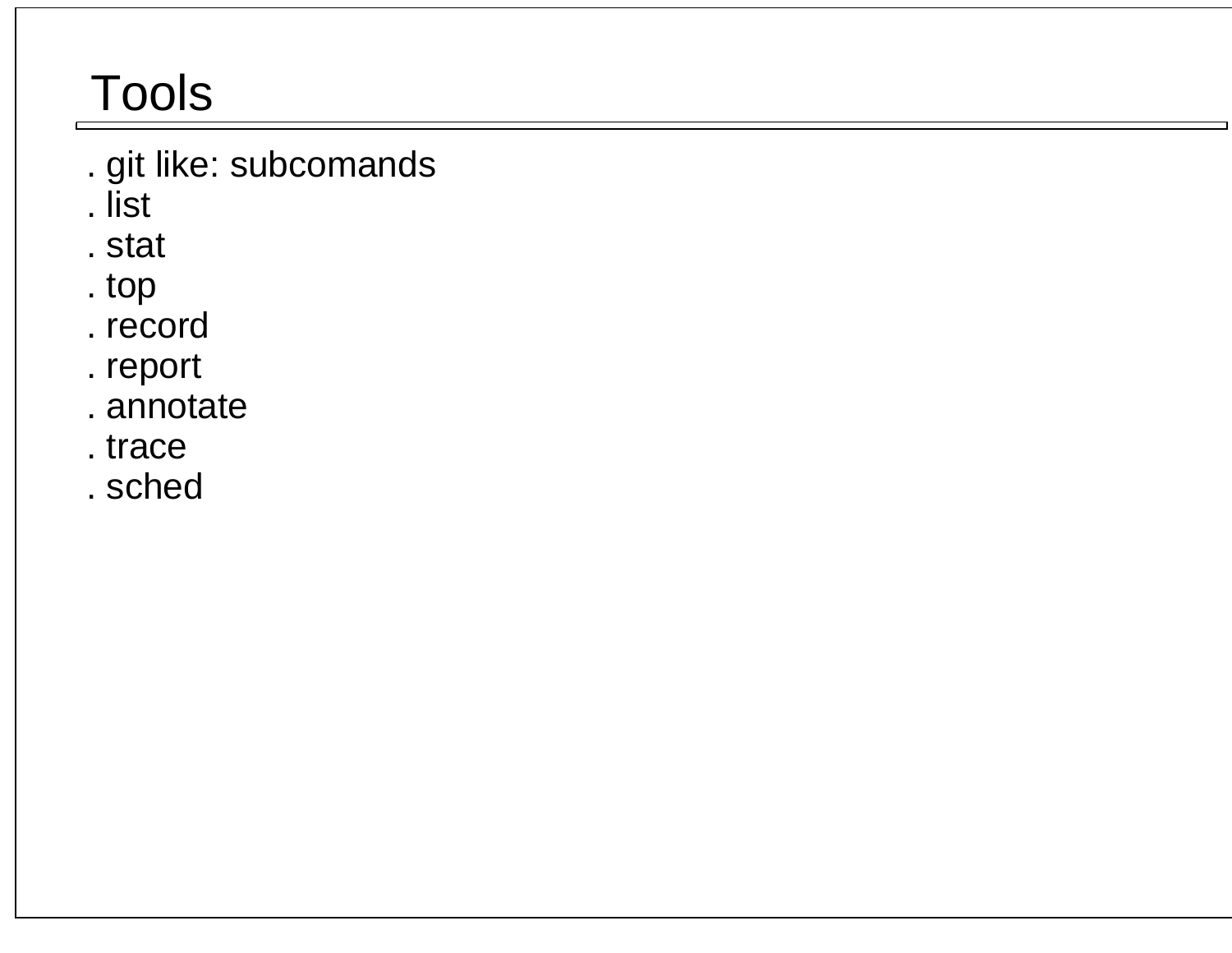## perf list

 \$ perf listList of pre-defined events (to be used in -e):

 cpu-cycles OR cycles [Hardware event]instructions [Hardware event] cache-references [Hardware event]cache-misses [Hardware event] [Hardware event] branch-instructions OR branches branch-misses [Hardware event] bus-cycles [Hardware event]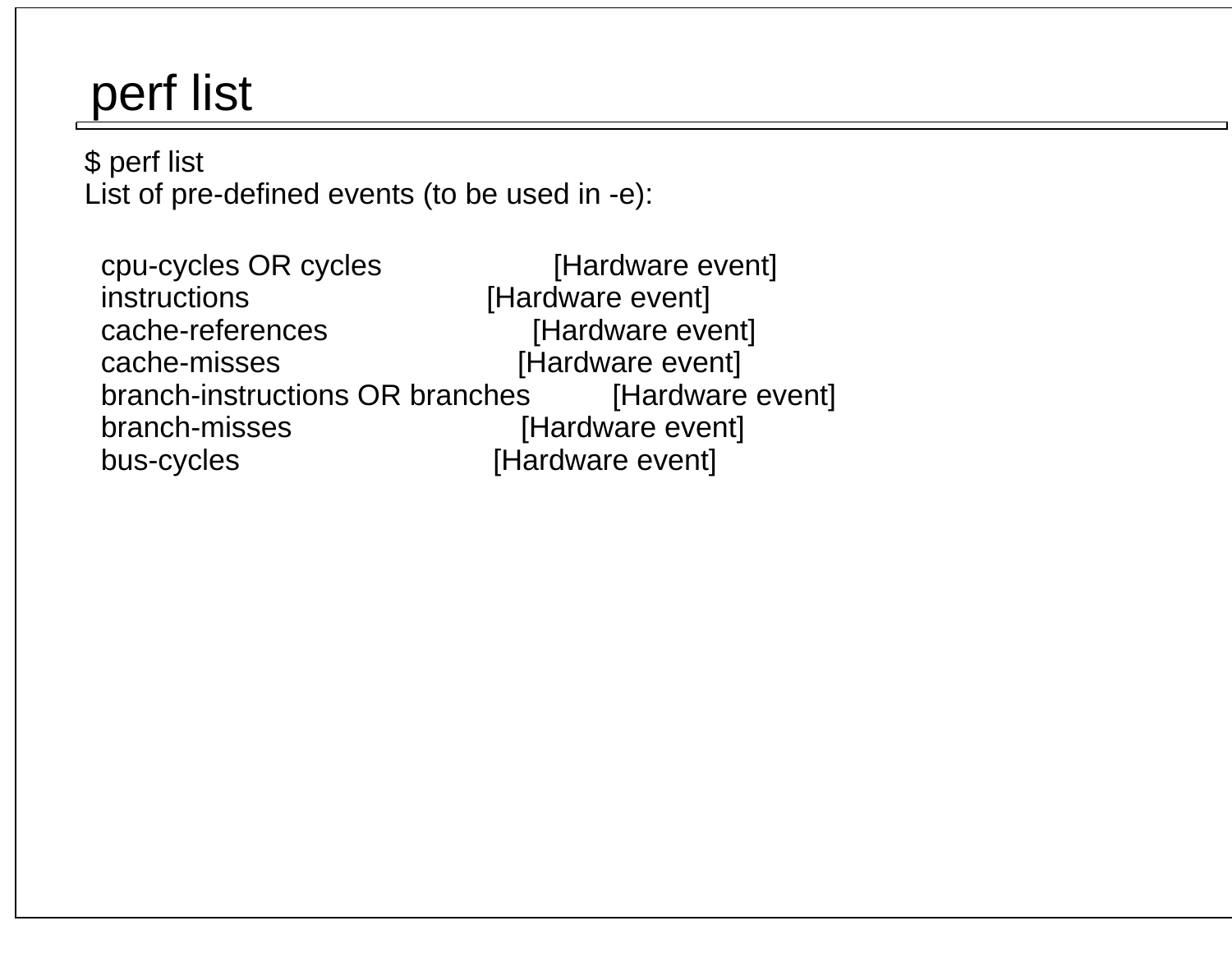cpu-clock [Software event] task-clock [Software event]page-faults OR faults minor-faults **[Software event]** major-faults [Software event] context-switches OR cs cpu-migrations OR migrations

[Software event] [Software event] [Software event]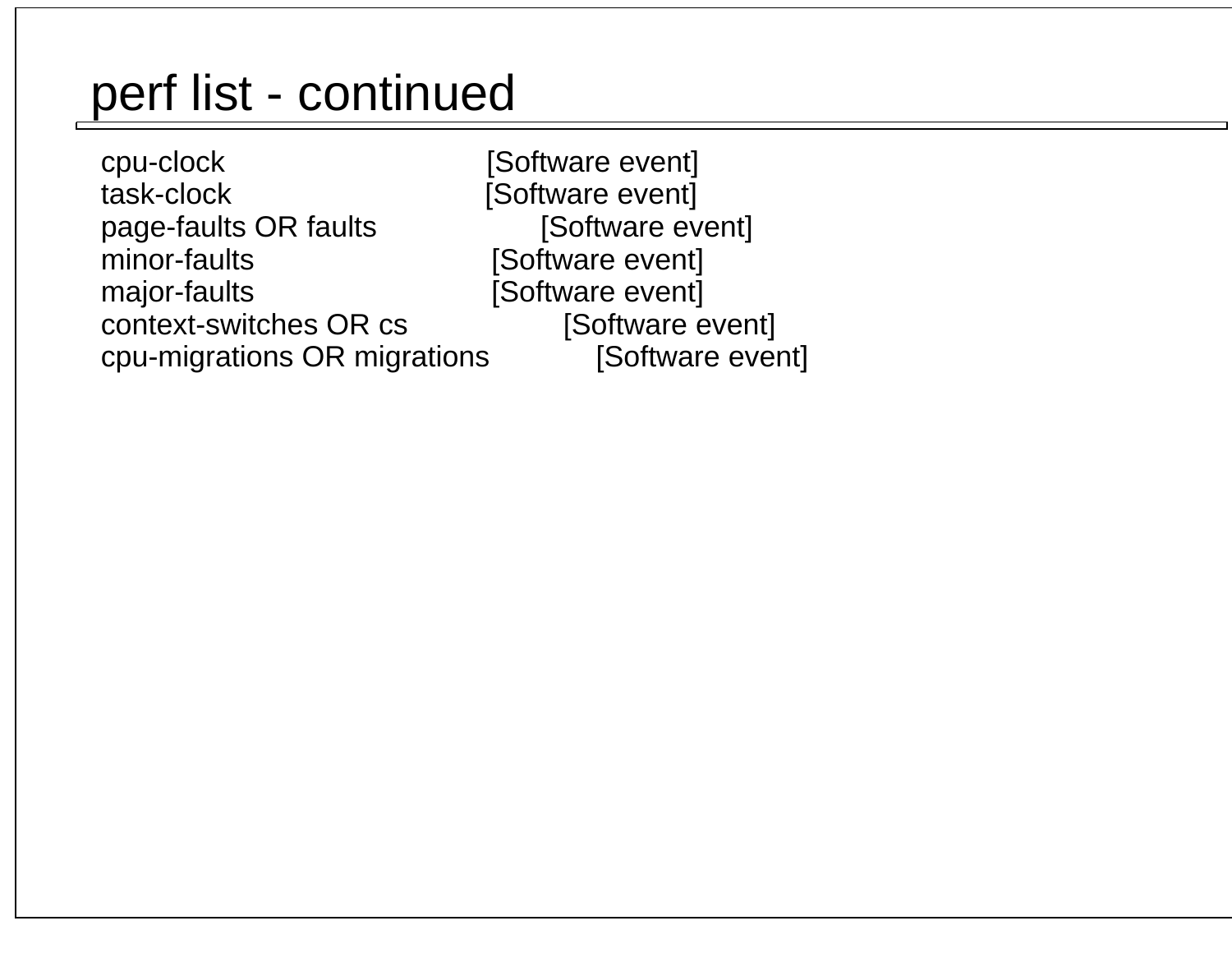L1-dcache-loads [Hardware cache event] L1-dcache-load-misses [Hardware cache event] L1-dcache-stores [Hardware cache event] L1-dcache-store-misses [Hardware cache event] L1-dcache-prefetches [Hardware cache event]L1-dcache-prefetch-misses L1-icache-loads [Hardware cache event]L1-icache-load-misses [Hardware cache event] L1-icache-prefetches [Hardware cache event]L1-icache-prefetch-misses [Hardware cache event]

[Hardware cache event]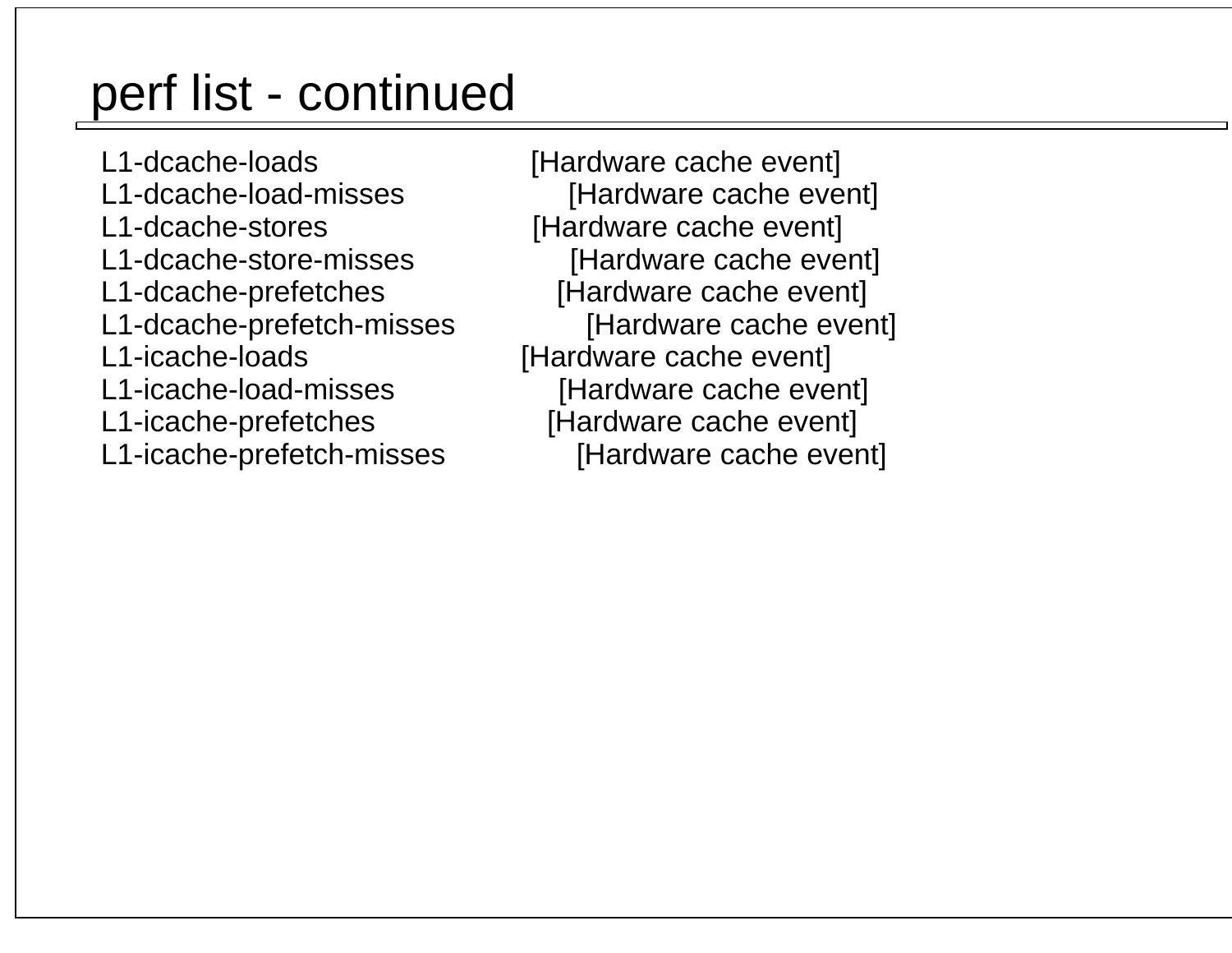LLC-loads [Hardware cache event]LLC-load-misses **big in the Cache Event**] LLC-stores [Hardware cache event]LLC-store-misses [Hardware cache event] LLC-prefetches [Hardware cache event]LLC-prefetch-misses [Hardware cache event]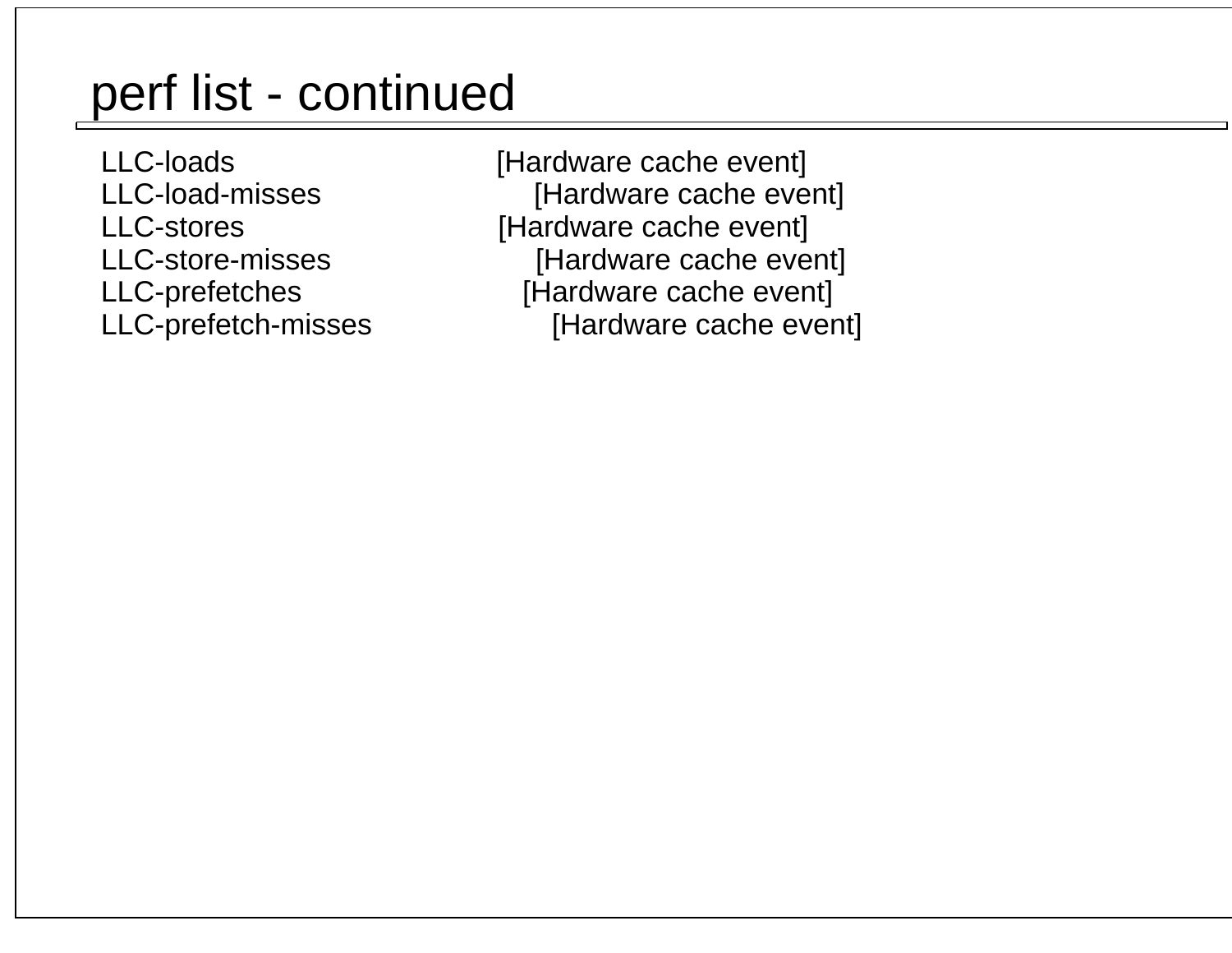dTLB-loads [Hardware cache event]dTLB-load-misses [Hardware cache event] dTLB-stores [Hardware cache event] dTLB-store-misses [Hardware cache event] dTLB-prefetches [Hardware cache event] dTLB-prefetch-misses [Hardware cache event] iTLB-loads [Hardware cache event]iTLB-load-misses [Hardware cache event] branch-loads [Hardware cache event]branch-load-misses [Hardware cache event]

rNNN [raw hardware event descriptor]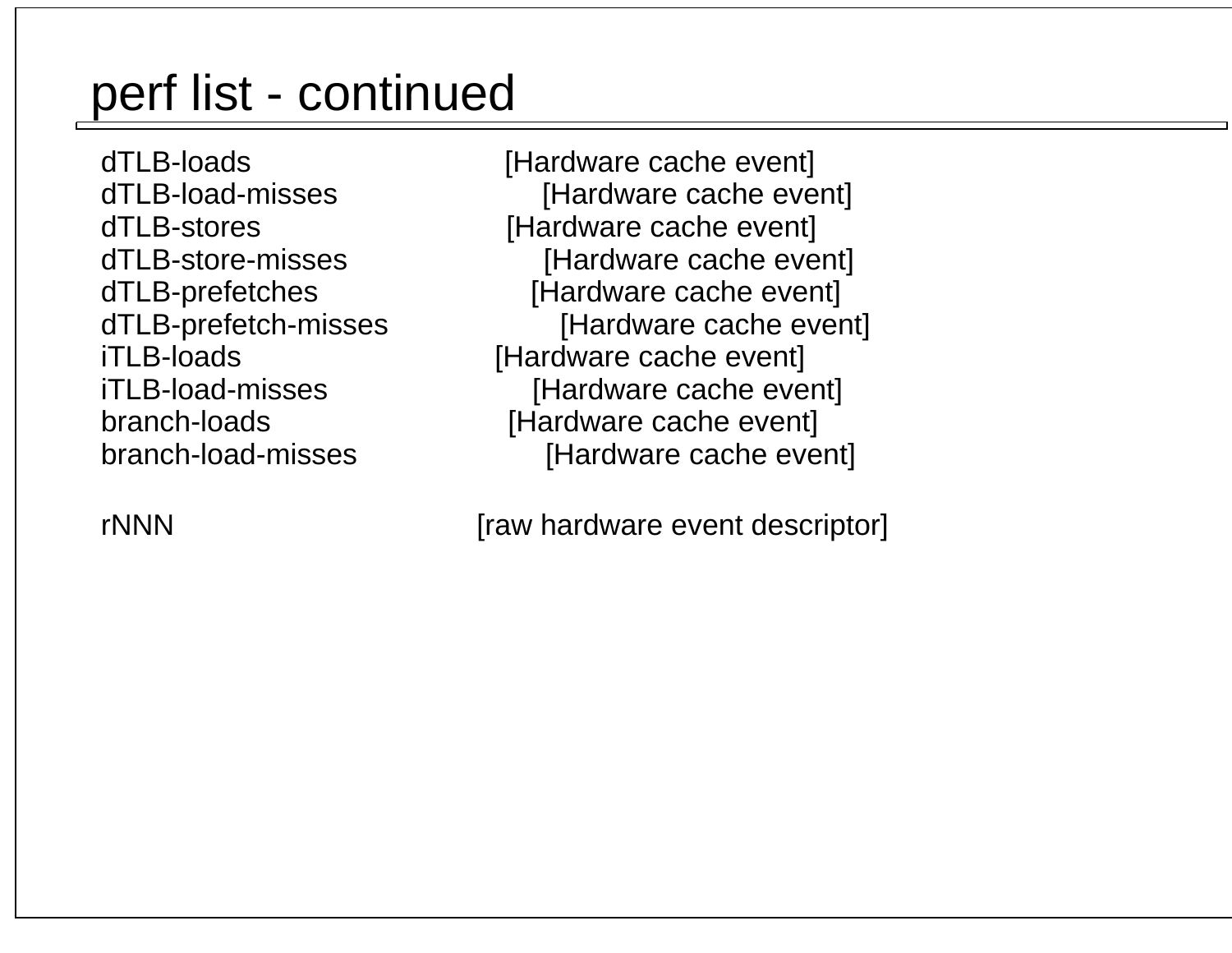## perf list - example of tracepoints

block:block\_rq\_insert [Tracepoint event] jbd2:jbd2\_start\_commit [Tracepoint event] [Tracepoint event] ext4:ext4\_allocate\_inode kmem:kmalloc [Tracepoint event] [Tracepoint event] module:module\_load workqueue:workqueue\_execution [Tracepoint event] timer:timer\_expire\_{entry,exit} [Tracepoint event]timer:hrtimer\_start [Tracepoint event] irq:irq\_handler\_{entry,exit} [Tracepoint event] irq:softirq\_{entry,exit} [Tracepoint event] sched:sched\_{wakeup,switch} [Tracepoint event]syscalls:sys\_{enter,exit}\_epoll\_wait [Tracepoint event]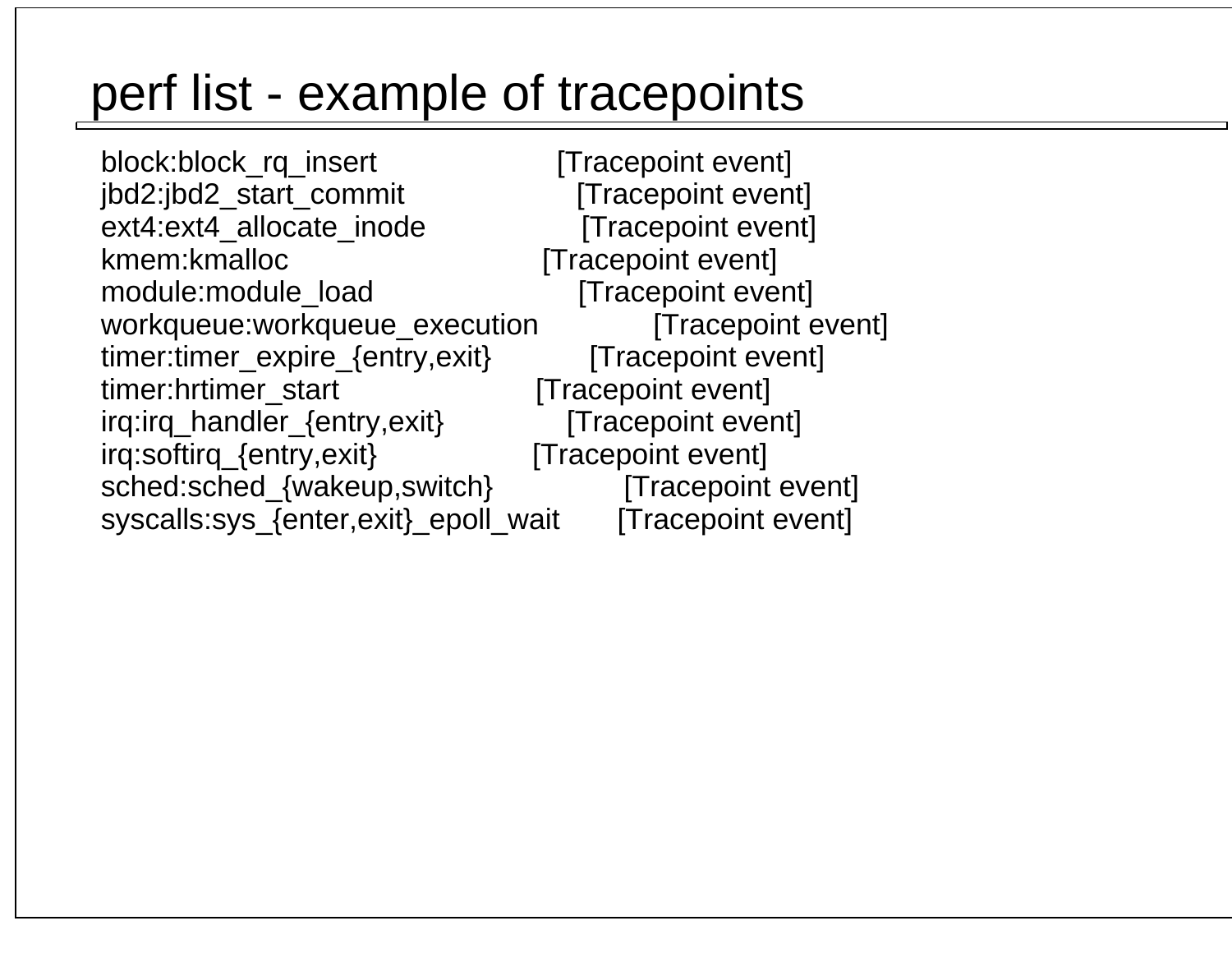## perf list - plumbers wanted!

- . Too many events, allow filtering
- . Ex.: --tracepoint sched:wakeup\*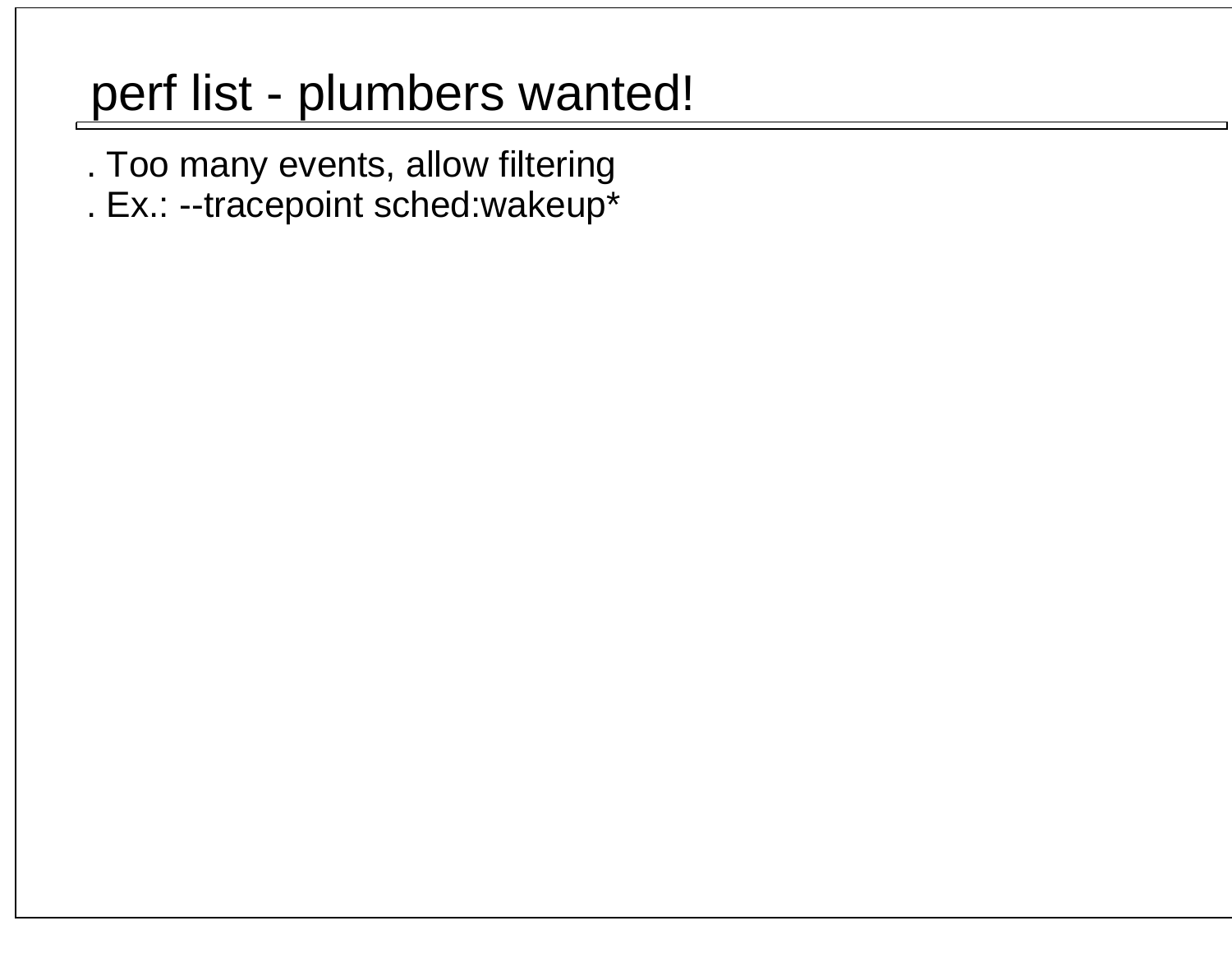### perf stat

 \$ perf stat ls MakefileMakefile

Performance counter stats for 'ls Makefile':

 2.204554 task-clock-msecs # 0.842 CPUs 0 context-switches # 0.000 M/sec 0 CPU-migrations # 0.000 M/sec 240 page-faults # 0.109 M/sec2176584 cycles 1224357 instructions # 0.563 IPC 60577 cache-references # 27.478 M/sec1788 cache-misses # 0.811 M/sec

# 987.313 M/sec

0.002618700 seconds time elapsed

\$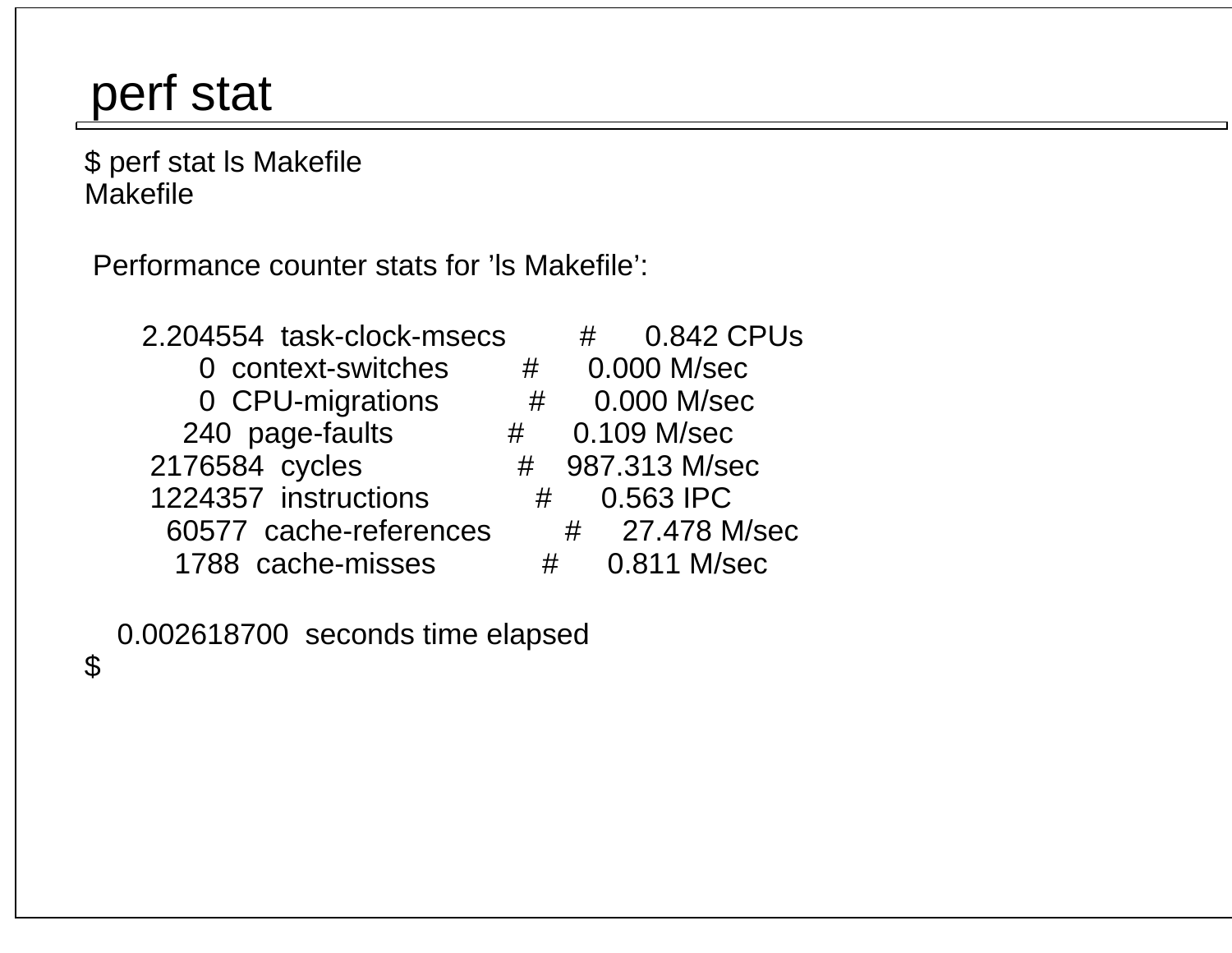### perf stat - statistic

\$ perf stat -r 5 sleep 5

Performance counter stats for 'sleep 5' (5 runs):

30534 cache-references #

 1.411021 task-clock-msecs # 0.000 CPUs ( +- 0.829% ) 1 context-switches # 0.001 M/sec ( +- 0.000% ) 0 CPU-migrations # 0.000 M/sec ( +- nan% ) 176 page-faults # 0.125 M/sec ( +- 0.000% ) 1378625 cycles # 977.041 M/sec ( +- 0.796% ) 752343 instructions # 0.546 IPC ( +- 0.362% )21.639 M/sec (+- 0.763%) 2074 cache-misses # 1.470 M/sec ( +- 4.879% )

5.001883846 seconds time elapsed ( +- 0.000% )

\$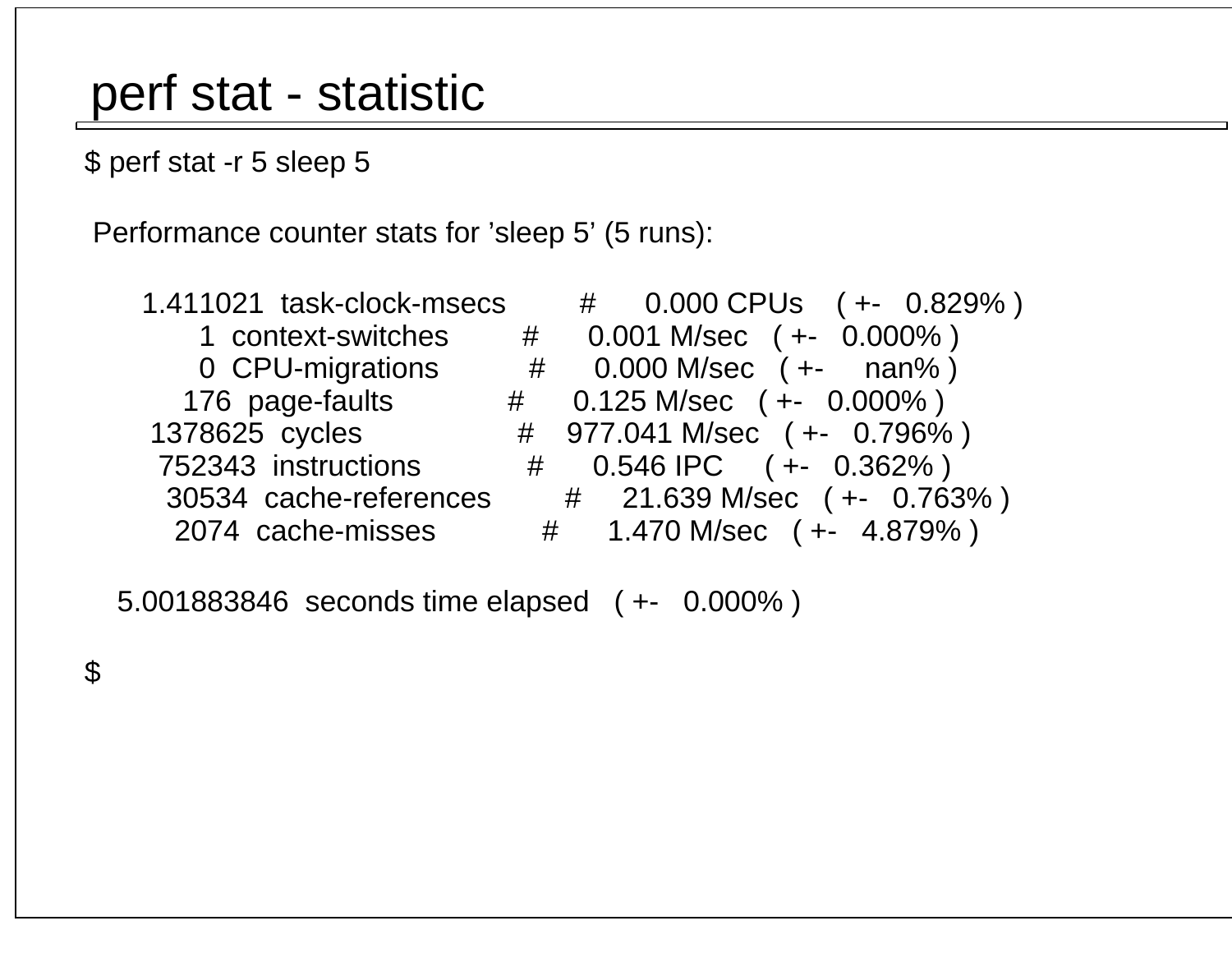### perf top - loading firefox

------------------------------------------------------------------------------

PerfTop: 10068 irqs/sec kernel:34.0% [100000 cycles], (all, 2 CPUs)

samples pcnt kernel function

 3125.00 - 15.3% : read\_hpet 2230.00 - 10.9% : mwait\_idle\_with\_hints 780.00 - 3.8% : drm\_clflush\_pages [drm]698.00 - 3.4% : thinkpad\_acpi\_module\_init [thinkpad\_acpi] 665.00 - 3.3% : i915\_gem\_detach\_phys\_object [i915] 475.00 - 2.3% : \_spin\_lock\_irqsave 434.00 - 2.1% : copy\_user\_generic\_string 433.00 - 2.1% : acpi\_os\_read\_port 404.00 - 2.0% : clear\_page\_c350.00 - 1.7% : spin lock 338.00 - 1.7% : hpet\_next\_event293.00 - 1.4% : i915\_gem\_attach\_phys\_object [i915] 267.00 - 1.3% : lock\_kernel 257.00 - 1.3% : page\_fault 236.00 - 1.2% : i8042\_interrupt^C

\$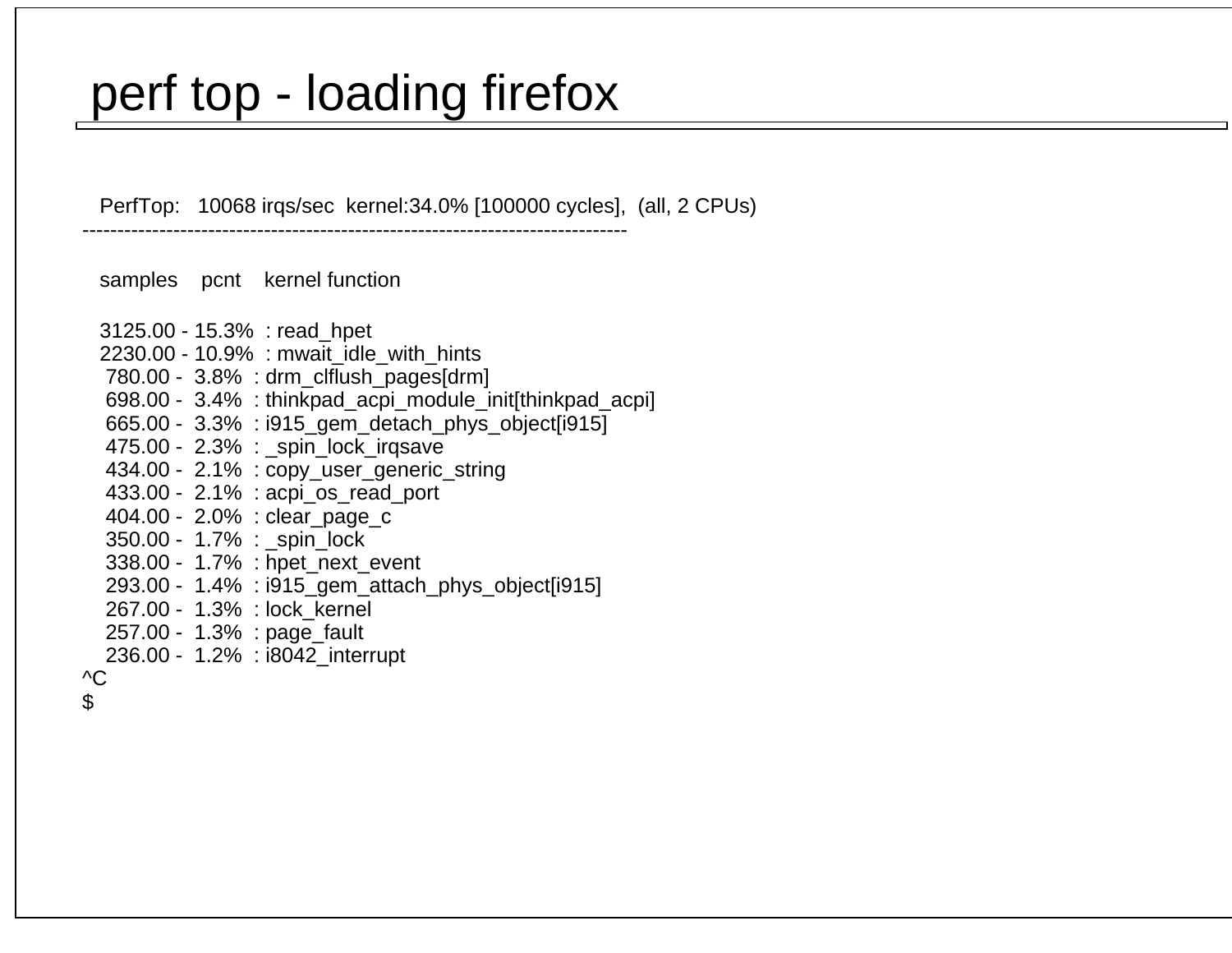## perf top - plumbers wanted!

- . Show userspace symbols too
- . --pid N
- . callchains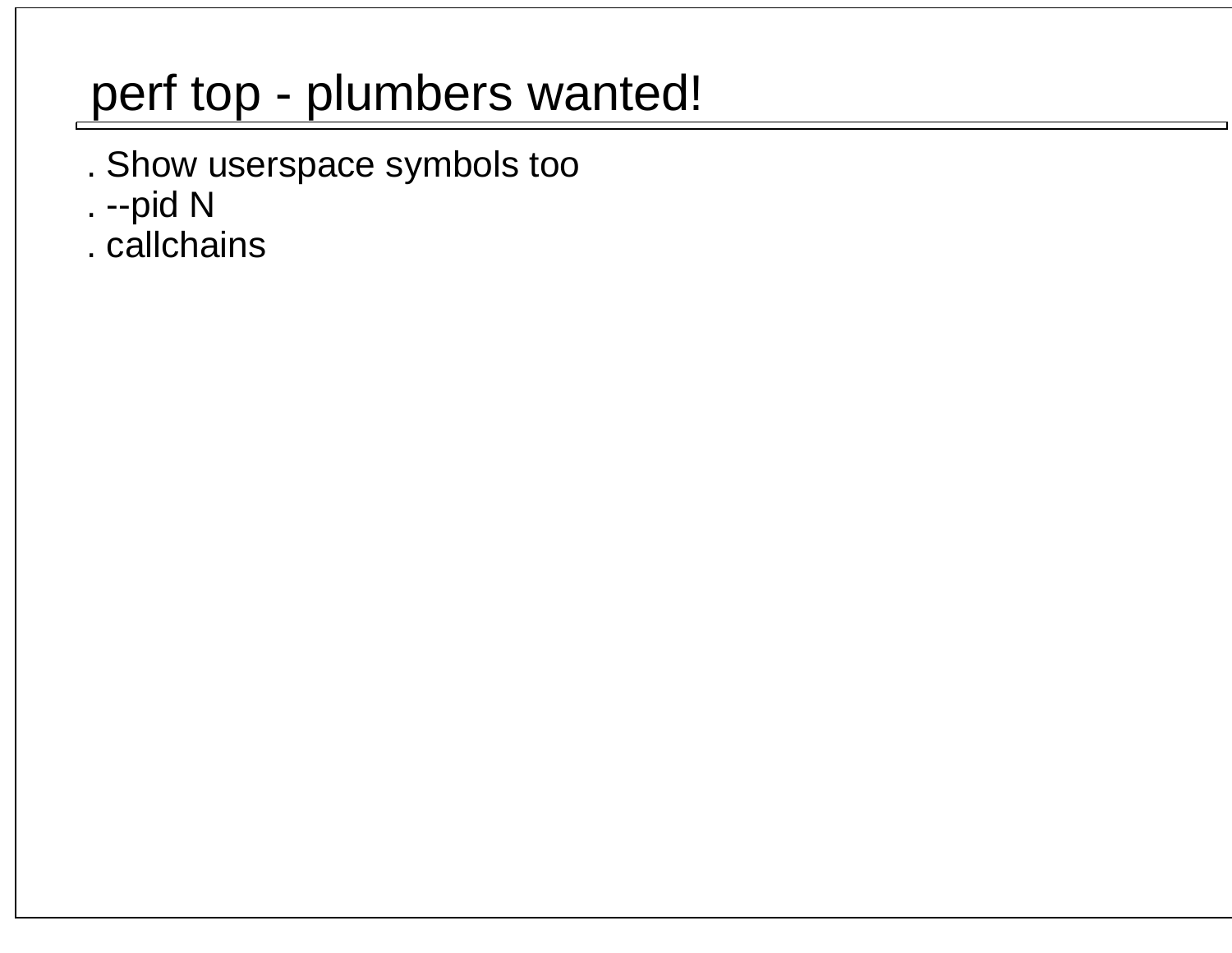## perf record

- . No daemons
- . Callchains
- . Output to different files
- . Feed to other tools
- . Outputs just into the regular filesystem
- . No separate 'oprofile repository' of sample files
- . Files are next to the project you are working on
- . Can record events on a task, on a CPU or on the whole system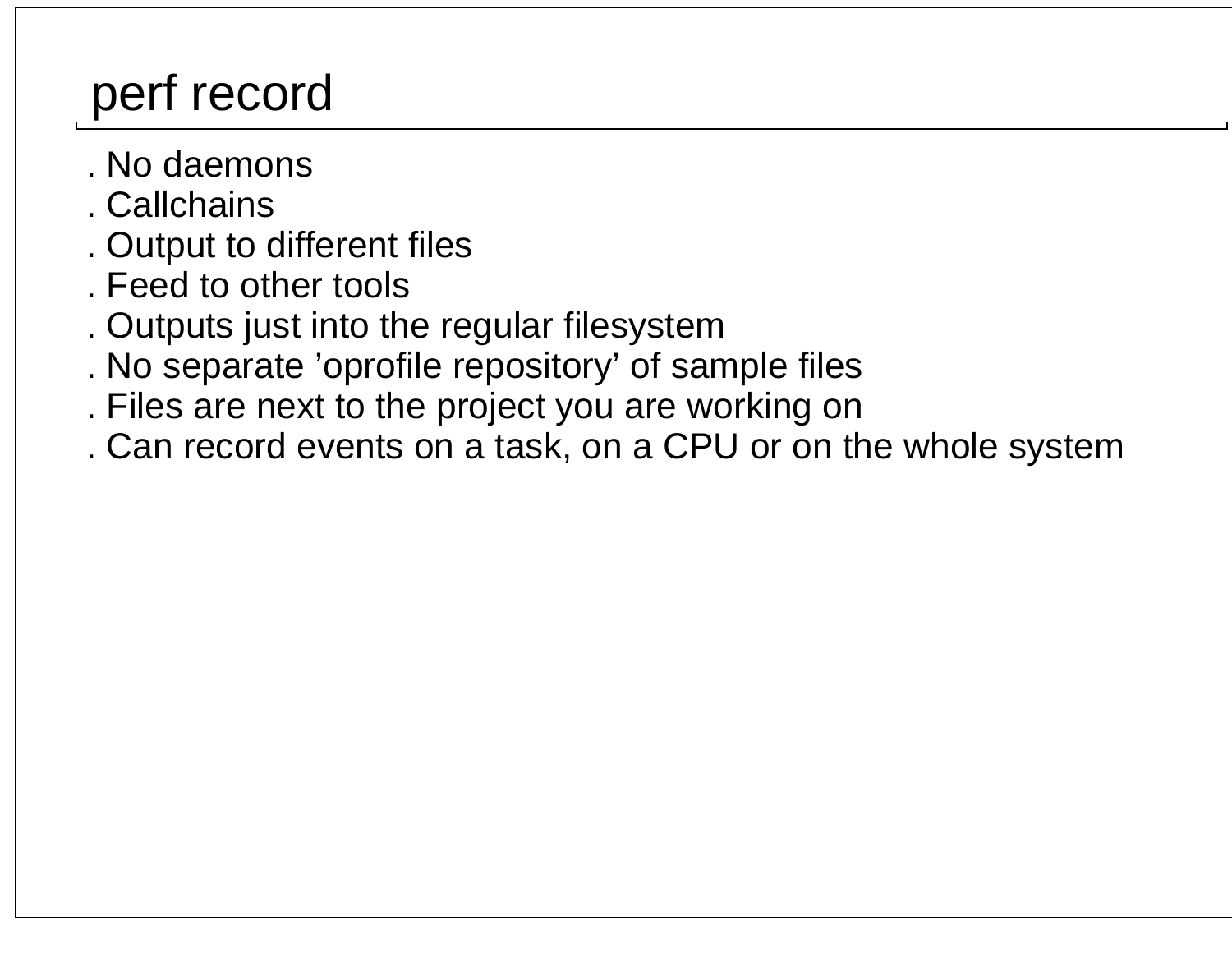## perf record example

 \$ cd firefox.data \$ perf record --pid 'pidof firefox'^C[ perf record: Captured and wrote 1.215 MB perf.data (~53065 samples) ] \$ ls -sh perf.data1,3M perf.data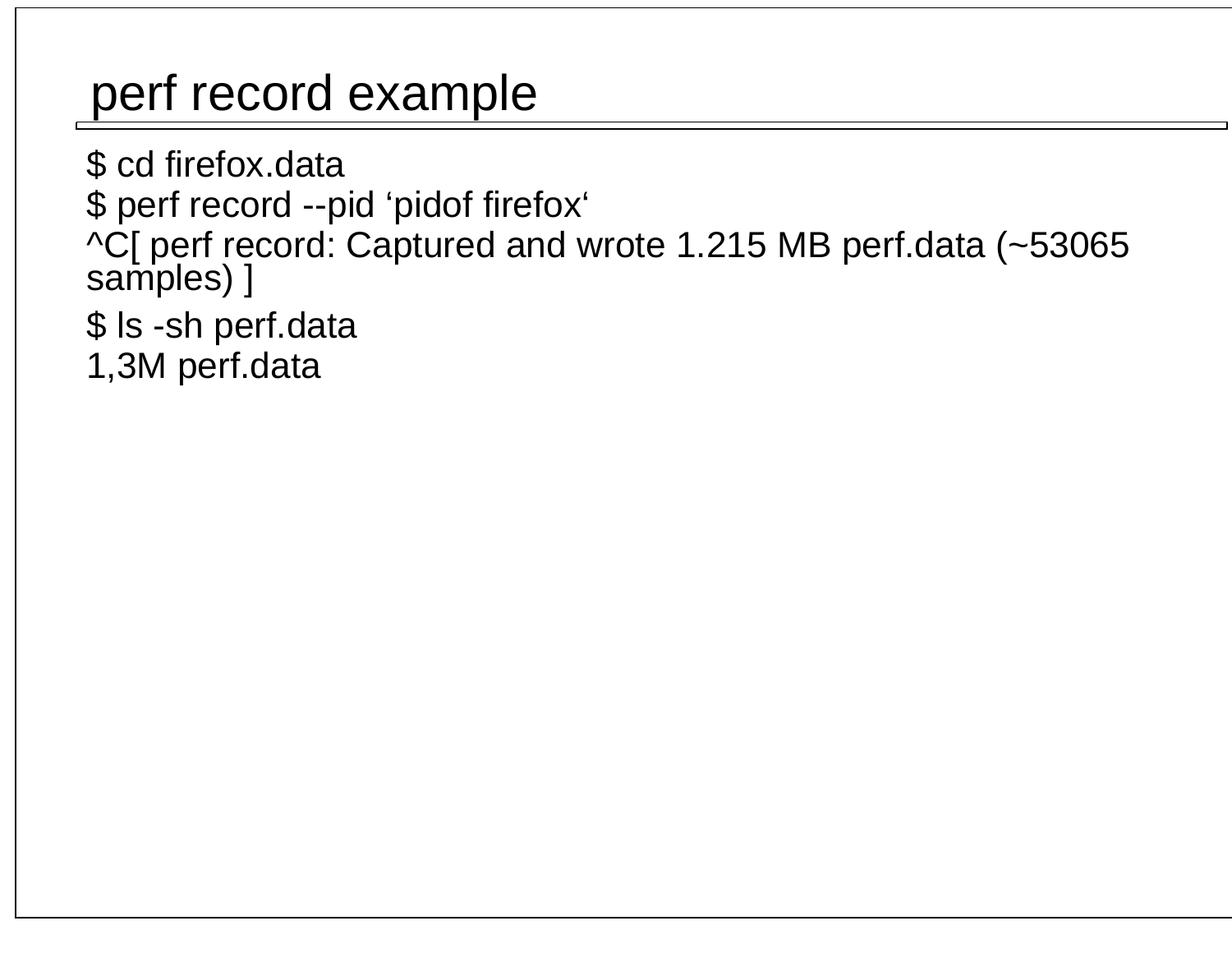### perf record - plumbers wanted!

. Should get the symtabs at the end of the session, include in perf.data

- . To allow for analysis on a different machine
- . Would be good to have -symtab packages, not just -debuginfo
- . Perhaps use debuginfofs
- . http://fedoraproject.org/wiki/Features/DebuginfoFS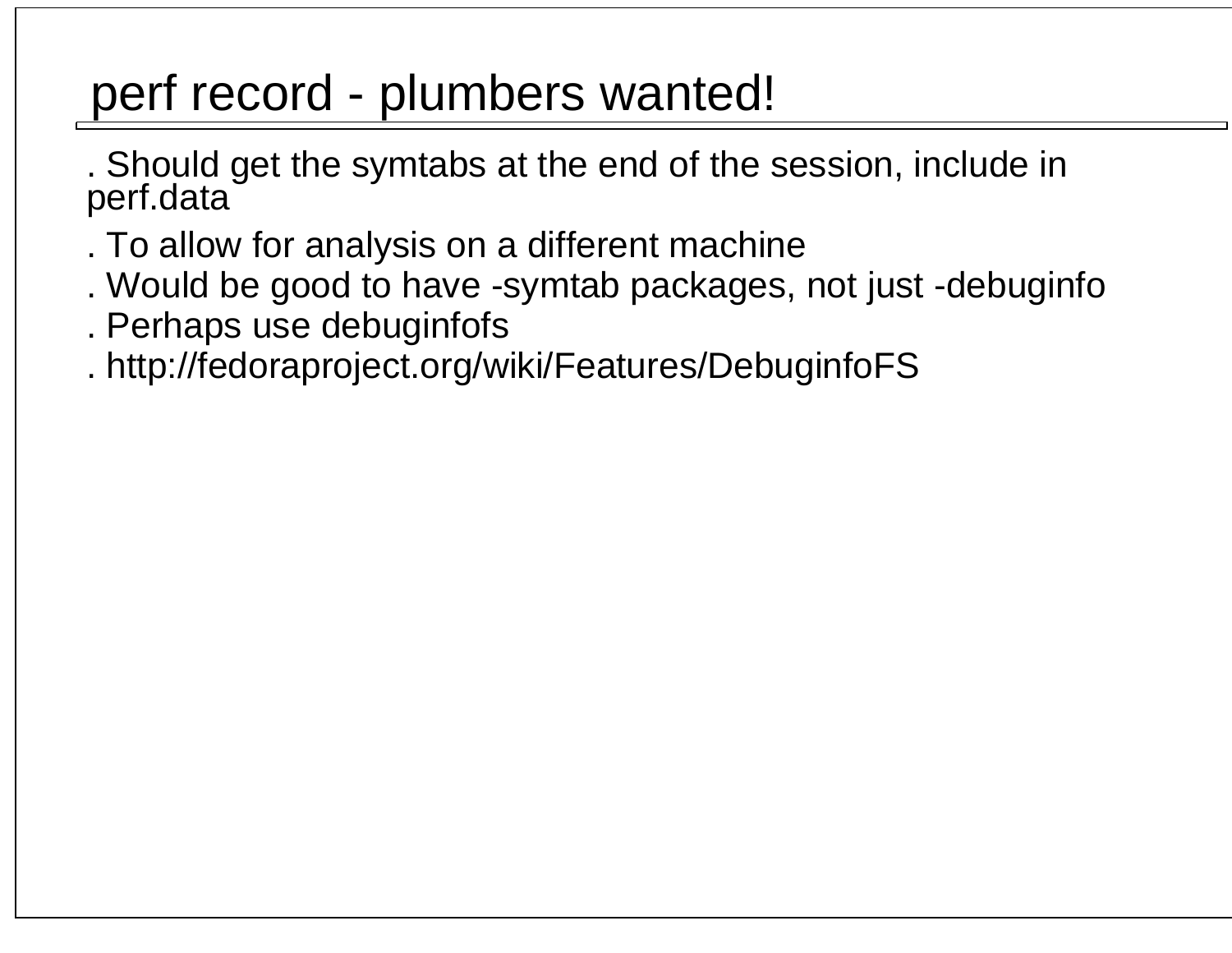## perf report

- . Lazy/Late symbol resolution
- . Picks what is available
- . -debuginfo packages, .symtab, .dynsym
- . --fractal, --graph
- . Supports JATO generated symbol tables for JAVA JIT profiling
- . Automatically pick them from the dso name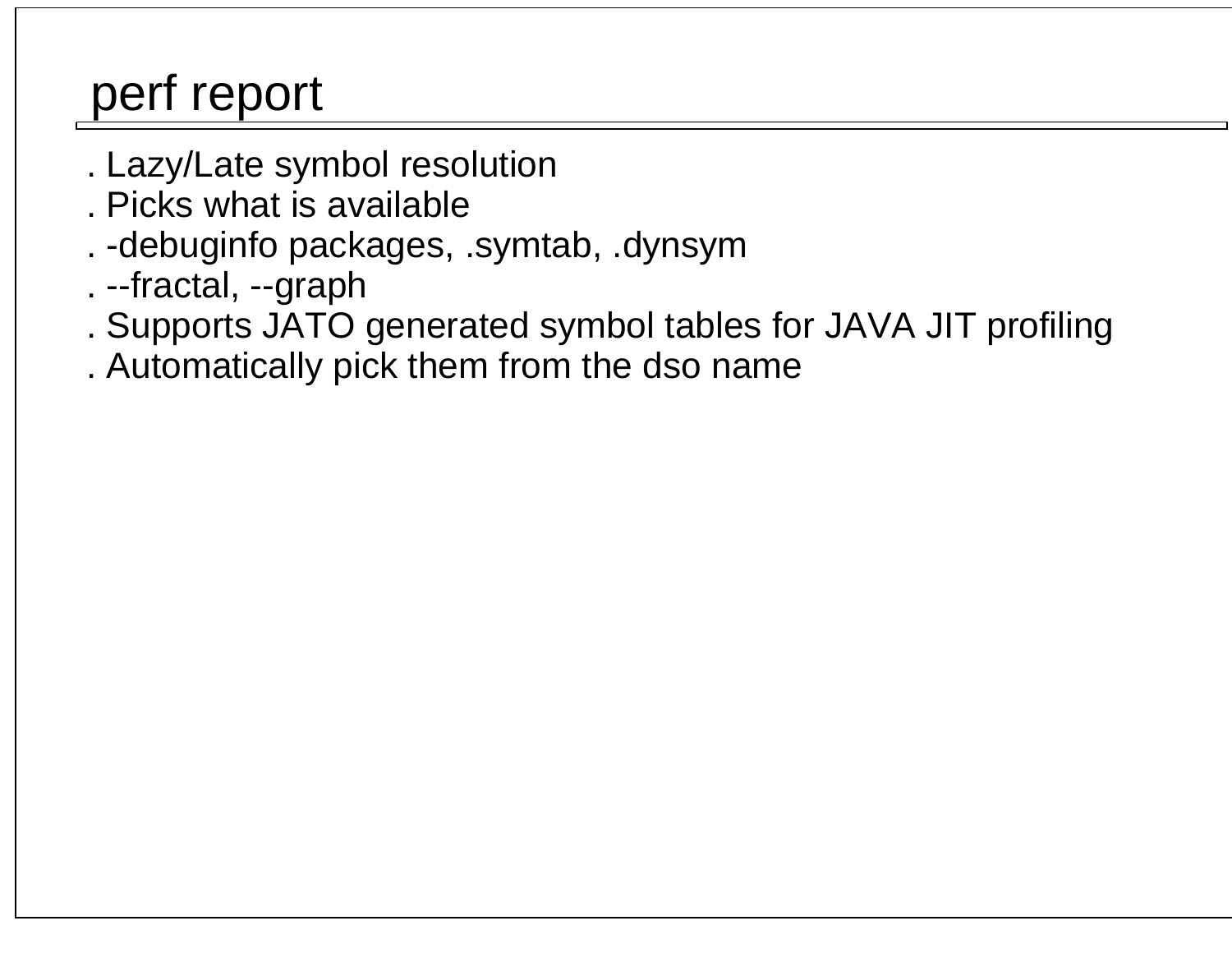## perf report example

 \$ perf report -C firefox --sort comm,dso # Samples: 52628 # Overhead Shared Object # ...... .................. 36.37% /usr/lib64/xulrunner-1.9.1/libxul.so 30.29% /usr/lib64/xulrunner-1.9.1/libmozjs.so 19.39% [kernel] 3.69% /usr/lib64/firefox-3.5/firefox 2.48% /lib64/libpthread-2.10.1.so 1.78% /lib64/libnspr4.so 0.98% /usr/lib64/libjpeg.so.62.0.0 0.87% /lib64/libglib-2.0.so.0.2000.3 0.68% /lib64/libc-2.10.1.so 0.55% /usr/lib64/libsqlite3.so.0.8.6 \$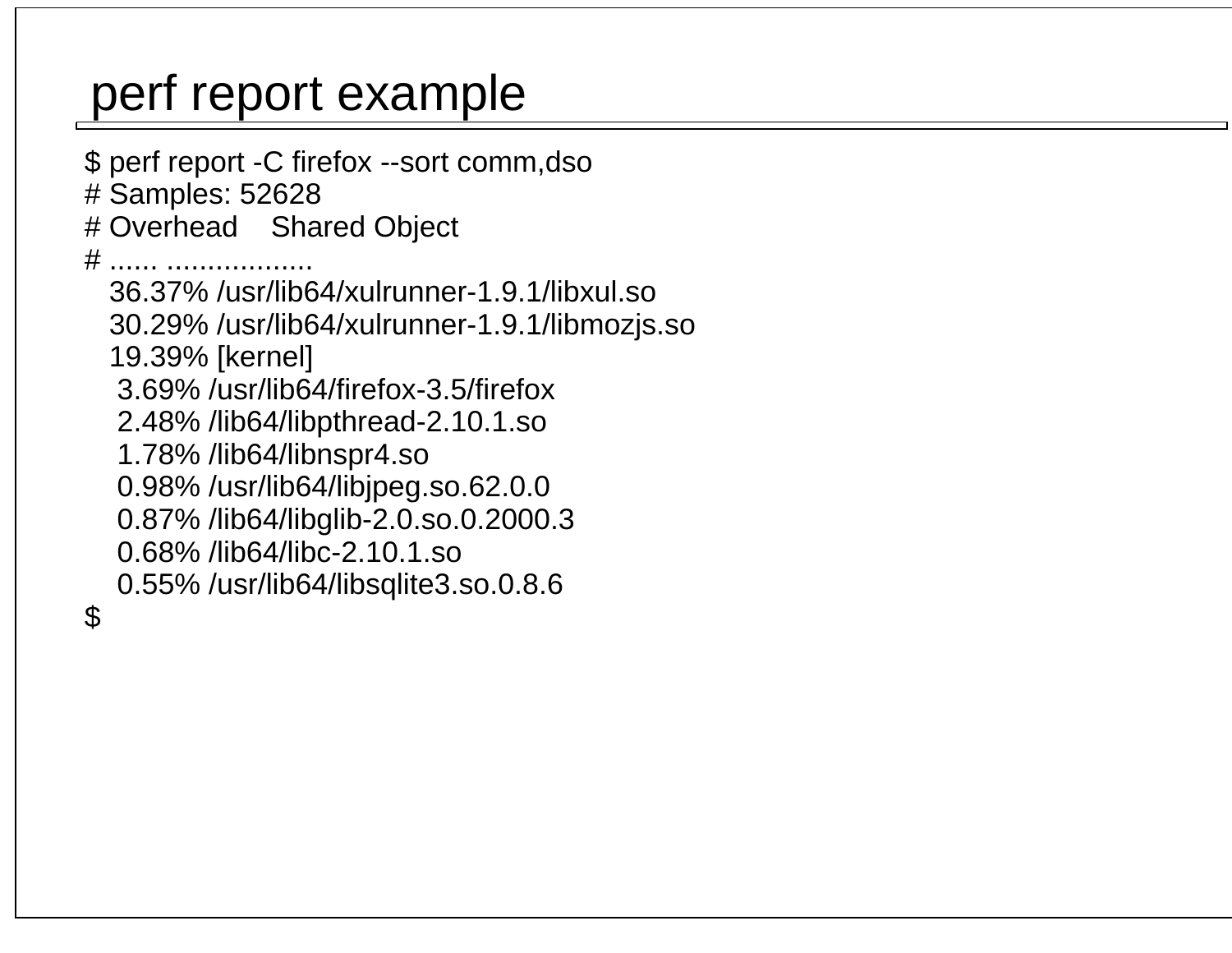## \$ perf report example 2

 \$ perf report # Samples: 52628# Overhead Shared Object Symbol # ...... ........................... ...... 13.17% [kernel] vread\_hpet 7.51% /lib64/xulrunner/libxul.so SelectorMatches(RuleProcessorData&, nsCSSSelecto 5.82% /lib64/xulrunner/libmozjs.so js\_Interpret 2.90% /lib64/firefox-3.5/firefox 0x0000000000dd26 1.68% /lib64/xulrunner/libxul.so SelectorMatchesTree(RuleProcessorData&, nsCSSSel 1.50% /lib64/xulrunner/libmozjs.so js\_Invoke 1.46% /lib64/xulrunner/libmozjs.so js\_InternalInvoke 1.42% /lib64/xulrunner/libmozjs.so js\_LookupPropertyWithFlags 1.31% /lib64/xulrunner/libxul.so nsAttrValue::Contains(nsIAtom\*, nsCaseTreatment) 1.27% /lib64/libpthread-2.10.1.so \_\_pthread\_mutex\_lock\_internal 1.22% /lib64/xulrunner/libmozjs.so js\_GetPropertyHelper 1.12% /lib64/xulrunner/libmozjs.so js\_ExecuteRegExp 1.10% /lib64/xulrunner/libmozjs.so js\_SearchScope\$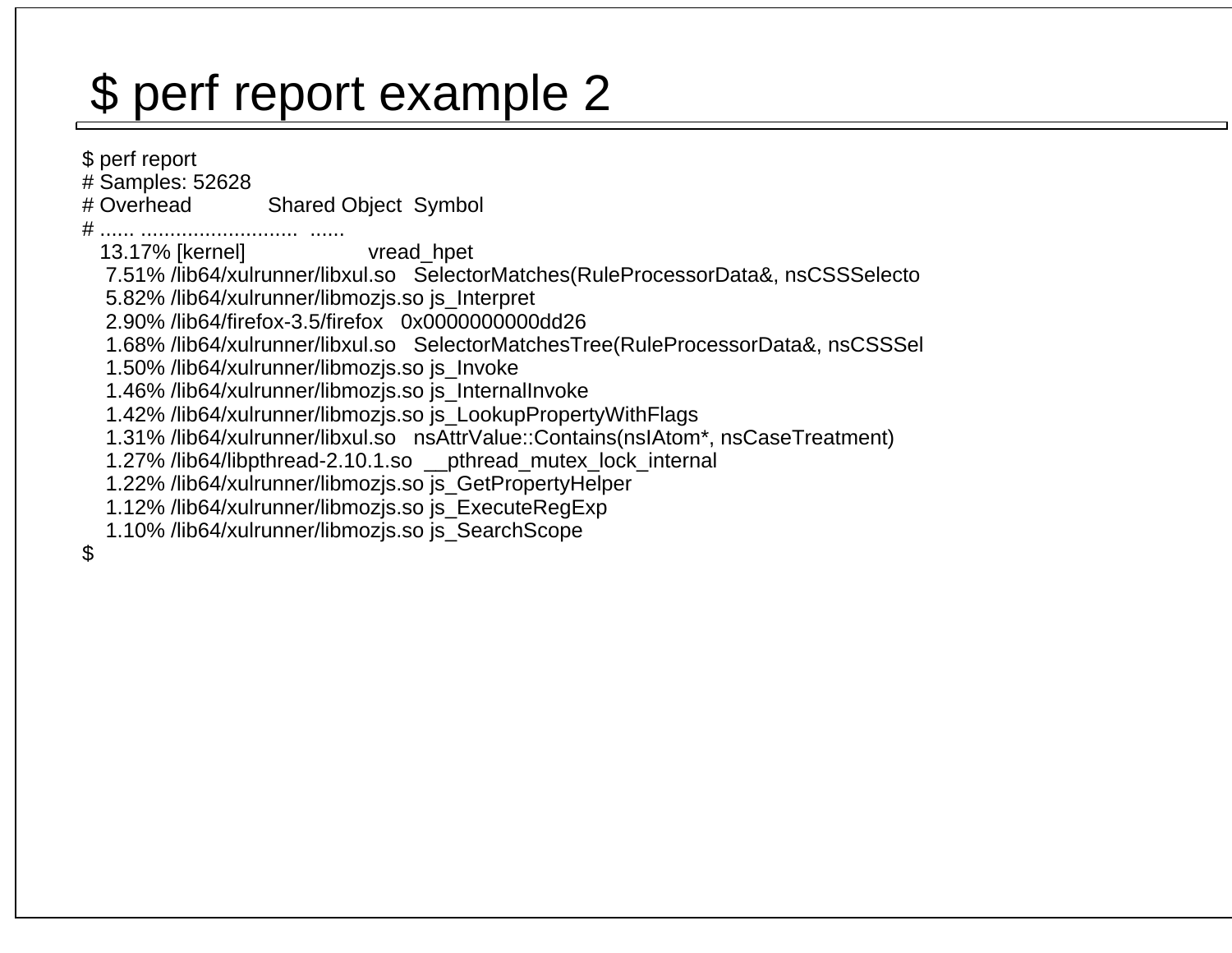## perf report -g

- Callchains
- Needs -fno-omit-frame-pointer
- Register pressure on IA32
- Study ongoing to enable it on upcoming distros at least on x86\_64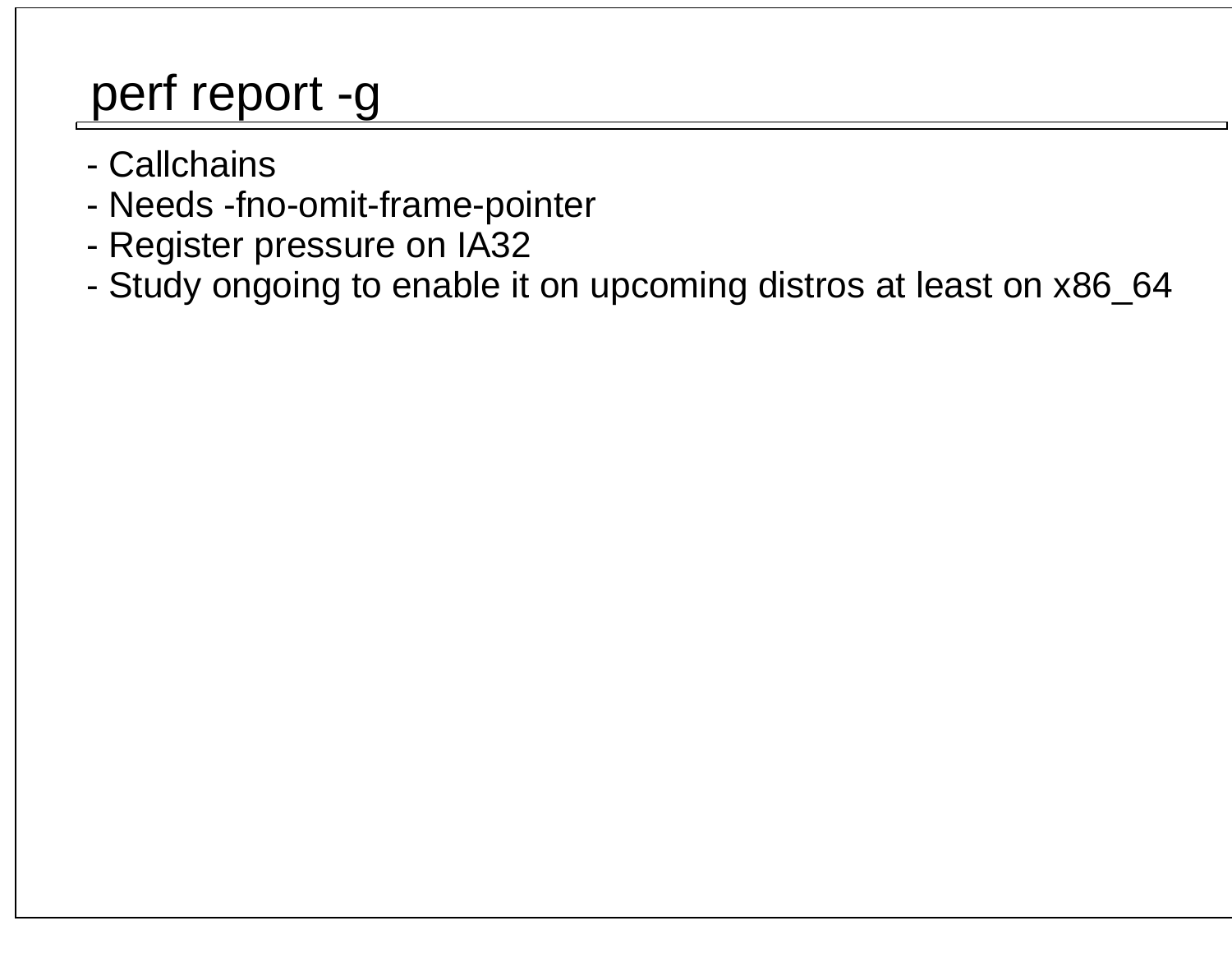### perf report -g



<SNIP>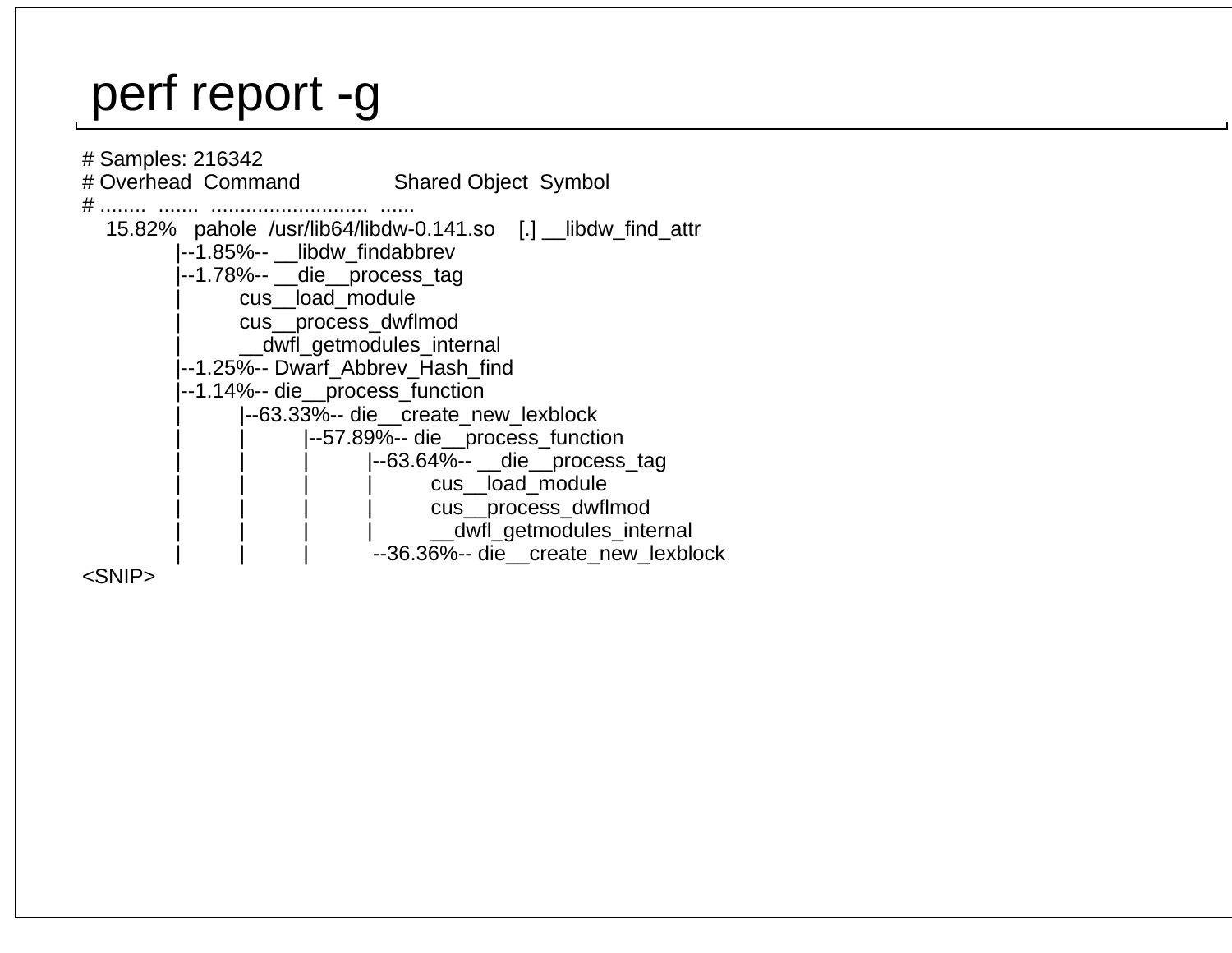### perf report - plumbers wanted!

- . Really big files take long to load
- . Progressive loading, kinda similar to perf top
- . Snapshots updated to the screen every N seconds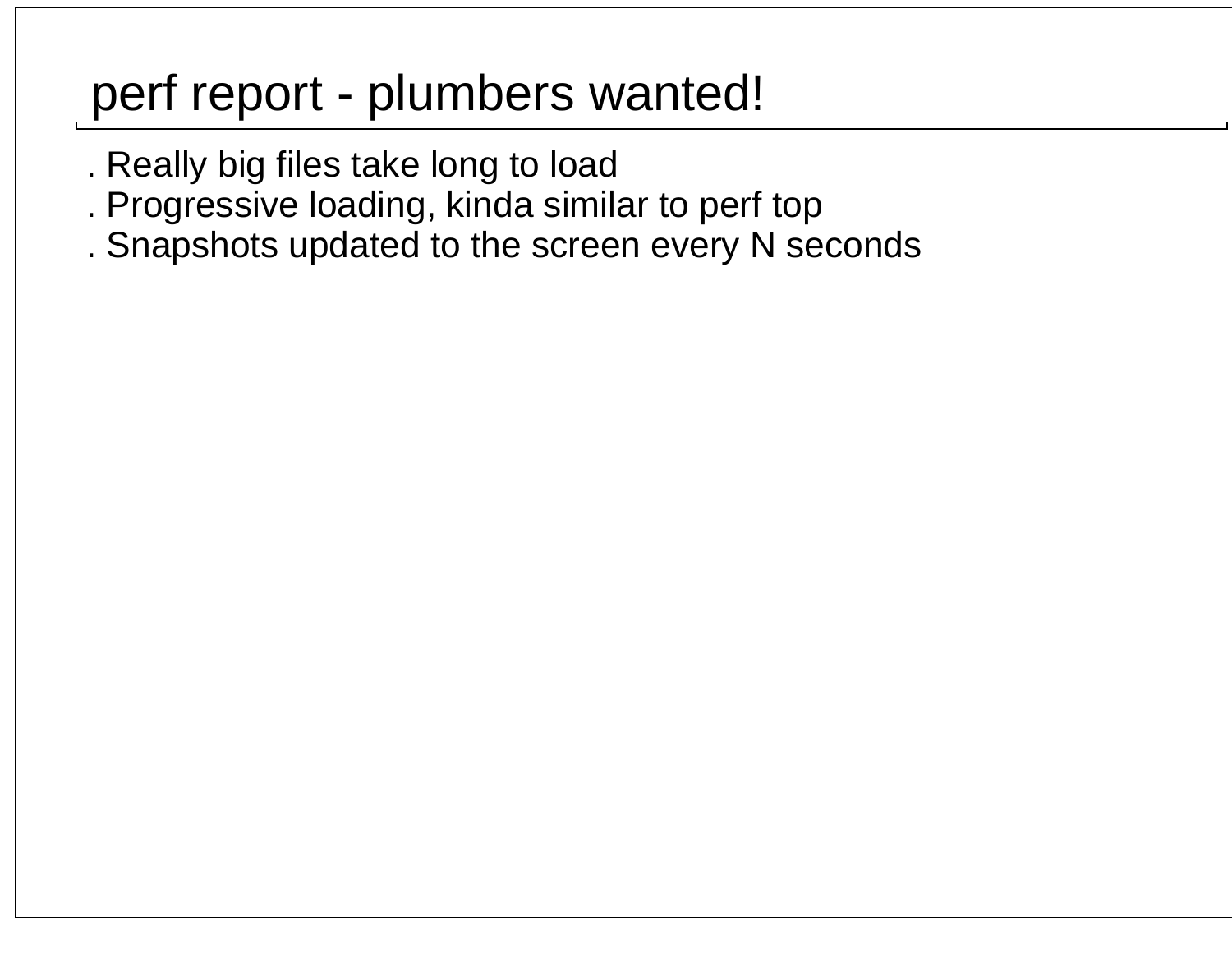## perf annotate

- . similar purpose as opannotate
- . colors for hot lines
- . still uses objdump
- . need to make objdump -S use the source in -debuginfo pkgs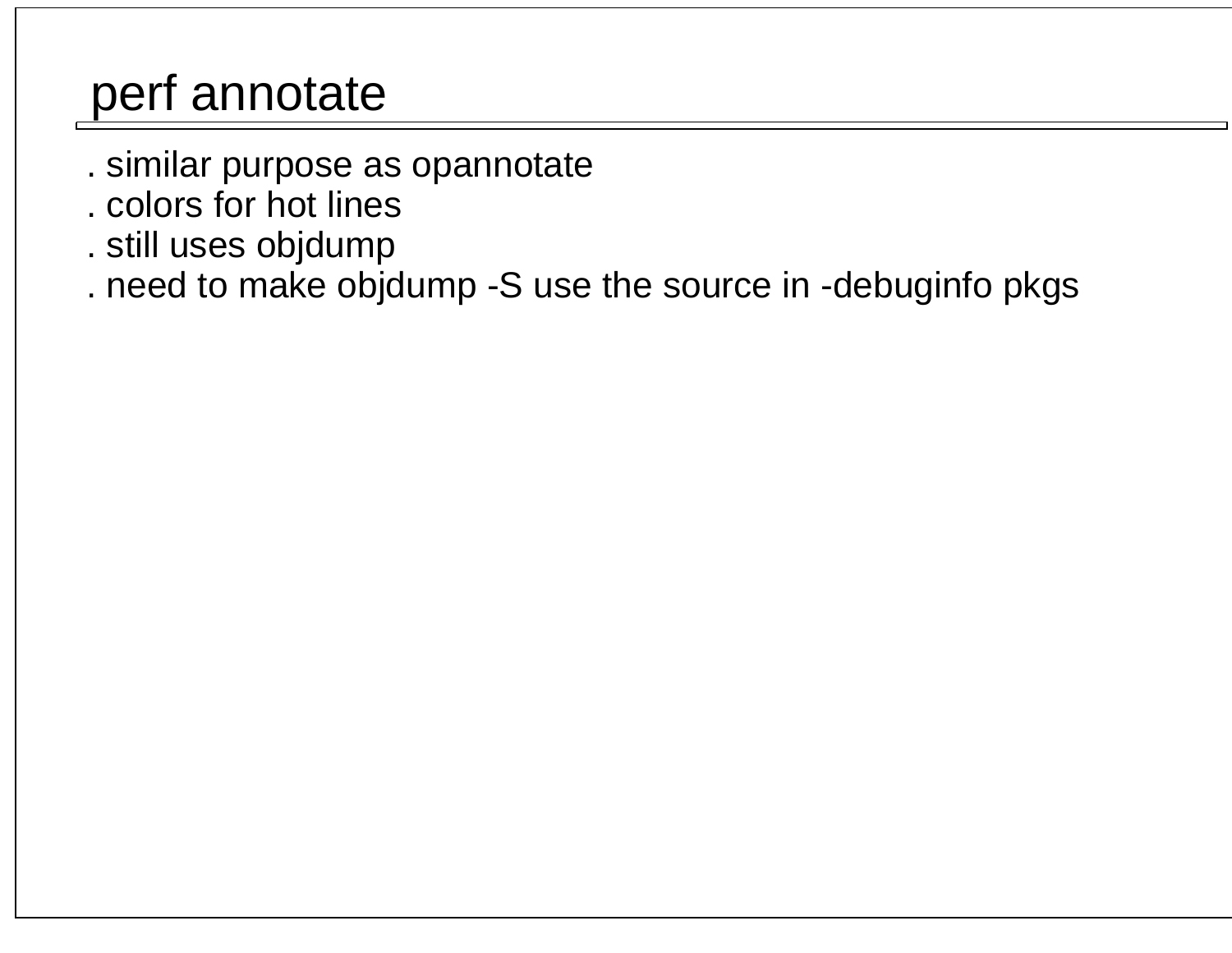## Another perf report example

 \$ perf record -g pahole vmlinux > /tmp/vmlinux.pahole [ perf record: Captured and wrote 13.408 MB perf.data (~585799 samples) ] \$ perf report -g none -C pahole -d libdwarves.so.1.0.0 # dso: ./build/libdwarves.so.1.0.0 # comm: pahole # Samples: 39486 # Overhead Symbol # ........ ...... 12.57% [.] tag\_\_recode\_dwarf\_type 10.81% [.] namespace\_\_recode\_dwarf\_types 10.49% [.] die\_\_process\_class 10.20% [.] cu\_\_find\_base\_type\_by\_sname\_and\_size 6.15% [.] strings\_\_compare 4.93% [.] tag\_\_init 4.29% [.] cus\_\_load\_module 3.99% [.] list\_\_for\_all\_tags 3.71% [.] tag\_\_size 2.95% [.] \_\_die\_\_process\_tag 2.38% [.] cu\_\_table\_add\_tag 2.28% [.] class\_member\_\_cache\_byte\_size 1.87% [.] strings\_\_add 1.86% [.] dwarf\_attr@plt1.75% [.] die\_\_create\_new\_subroutine\_type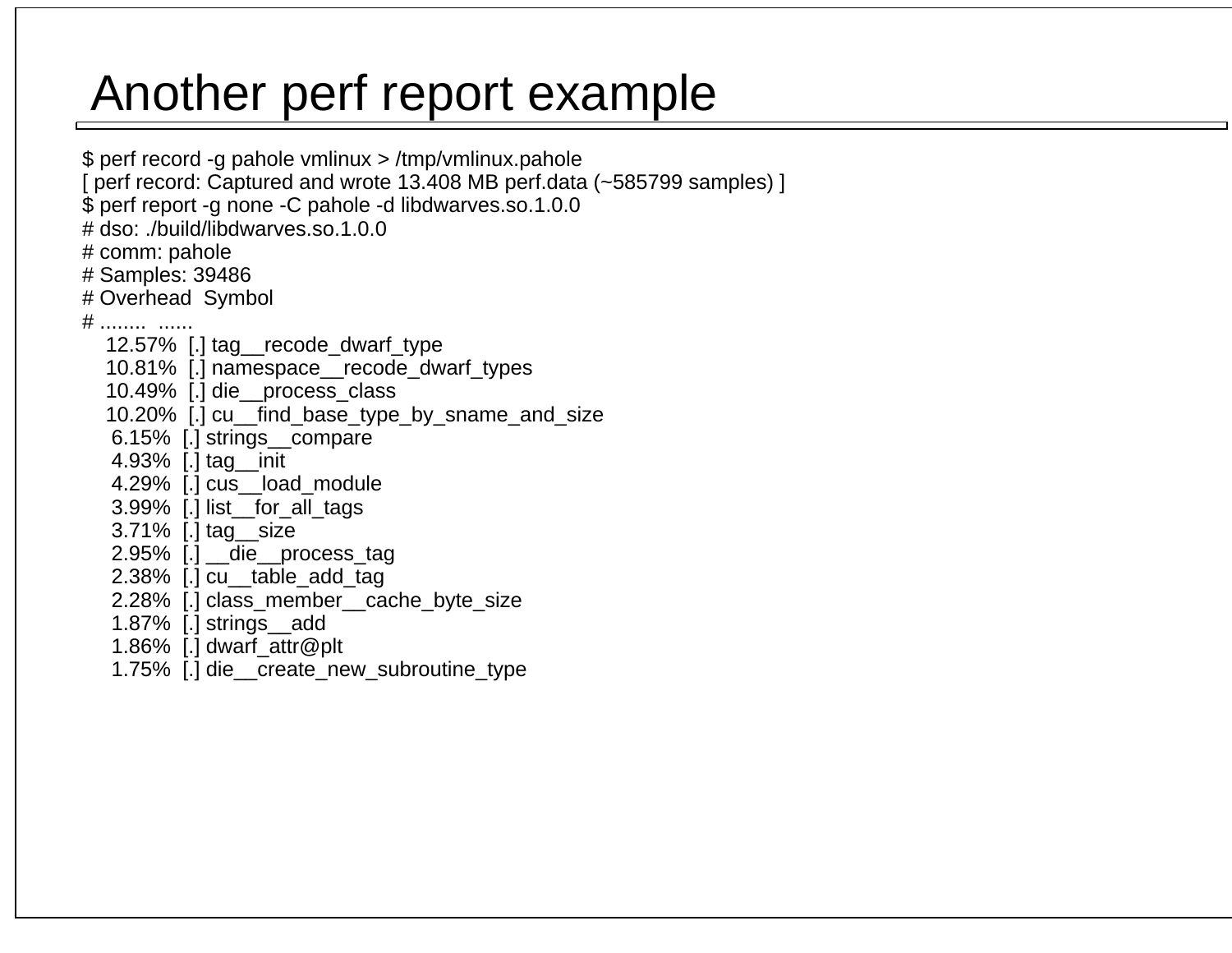## What is happening in tag\_recode\_dwarf\_type?

 ------------------------------------------------ Percent | Source code & Disassembly of libdwarves.so.1.0.0 ------------------------------------------------ : Disassembly of section .text: : 0000000000007ae0 <cu\_\_table\_add\_tag>: <SNIP> : struct dwarf\_tag \*tpos; : struct hlist\_node \*pos; : uint16\_t bucket = hashtags\_\_fn(id); : const struct hlist\_head \*head = hashtable + bucket; :hlist\_for\_each\_entry(tpos, pos, head, hash\_node) { 27.26 : 11870: 48 89 d0 mov %rdx,%raxif (tpos- $> id == id$ ) 0.04 : 11873: 75 eb jne 11860 <tag recode dwarf type+0x4e0> 0.60 : 11875: e9 c7 fe ff ff jmpq 11741 <tag\_\_recode\_dwarf\_type+0x3c1> 0.00 : 1187a: 66 0f 1f 44 00 00 nopw 0x0(%rax,%rax,1) : $dtvpe = dw$ arf cu find type by  $id(cu\rightarrow$ priv, dtag- $\rightarrow$ containing type) <SNIP>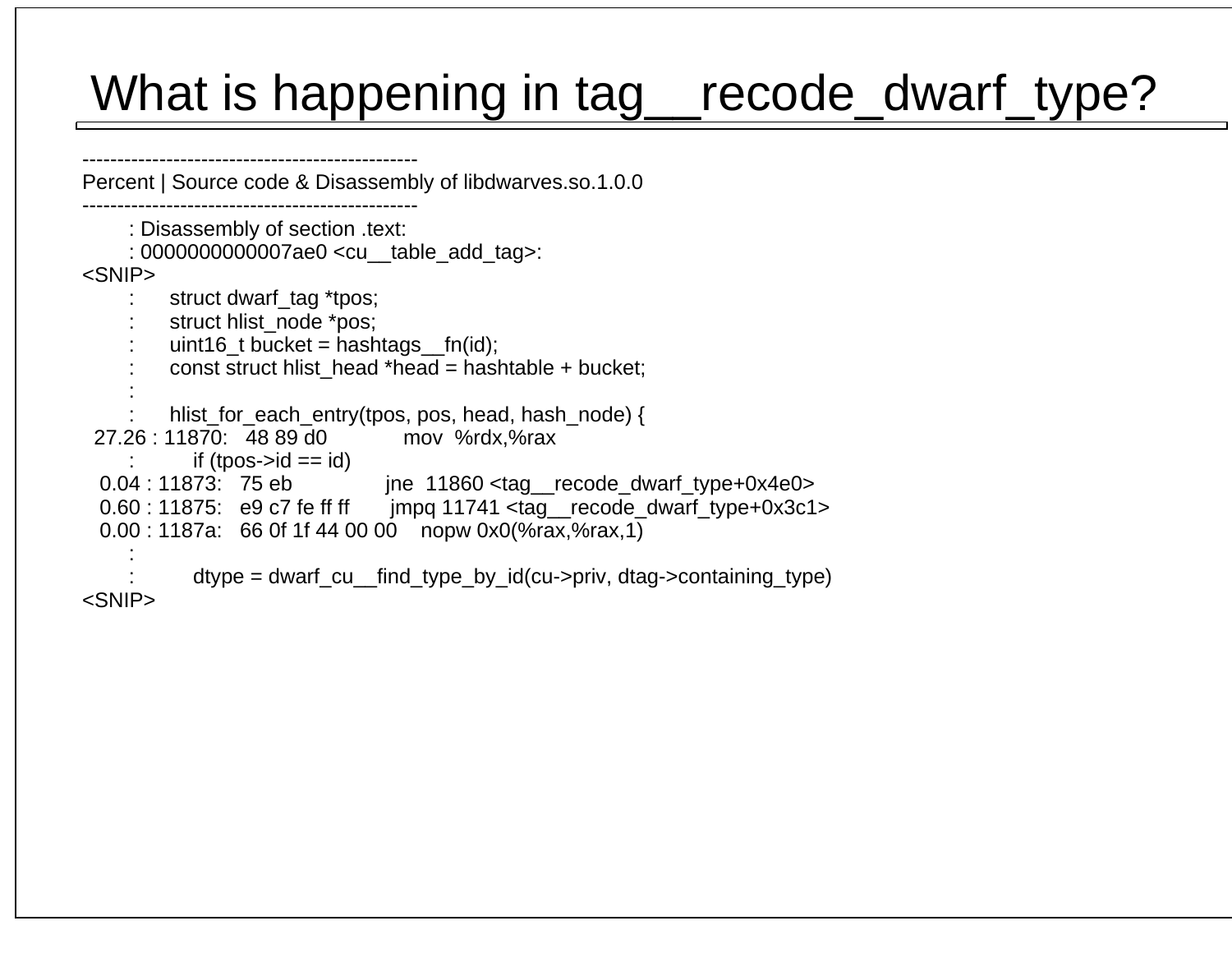### perf trace

# perf record -f -R -e sched:sched\_wakeup -e sched:sched\_switch -e irq:softirq\_entry -e irq:softirq\_exit -C 0 -F 1 sleep 1

# perf trace

 $version = 0.5$ 

 [init]-0 [0] 5.284716148: sched\_switch: task swapper:0 [140] (R) ==> perf:2700 [120] $[init]-0$  [0] 5.284036980: softirq\_entry: softirq=1 action=TIMER  $[init]$ -0  $[0]$  5.284040256: softirq\_entry: softirq=8 action=RCU [init]-0 [0] 5.289747091: sched\_wakeup: task pulseaudio:2603 [120] success=1 [000] sleep-2700 [0] 5.285640822: sched\_switch: task sleep:2700 [120] (S) ==> swapper:0 [140] [init]-0 [0] 5.289757695: sched\_switch: task swapper:0 [140] (R) ==> pulseaudio:2603 [120] sleep-2700 [0] 5.285025872: softirq\_entry: softirq=1 action=TIMER sleep-2700 [0] 5.285027555: softirq\_exit: softirq=1 action=TIMER sleep-2700 [0] 5.285029358: softirq\_exit: softirq=8 action=RCU [init]-0 [0] 5.286031283: softirq\_exit: softirq=1 action=TIMER [init]-0 [0] 5.501252937: sched\_switch: task swapper:0 [140] (R) ==> firefox:17259 [120][init]-0 [0] 6.184297736: sched\_switch: task swapper:0 [140] (R) ==> pulseaudio:2602 [120]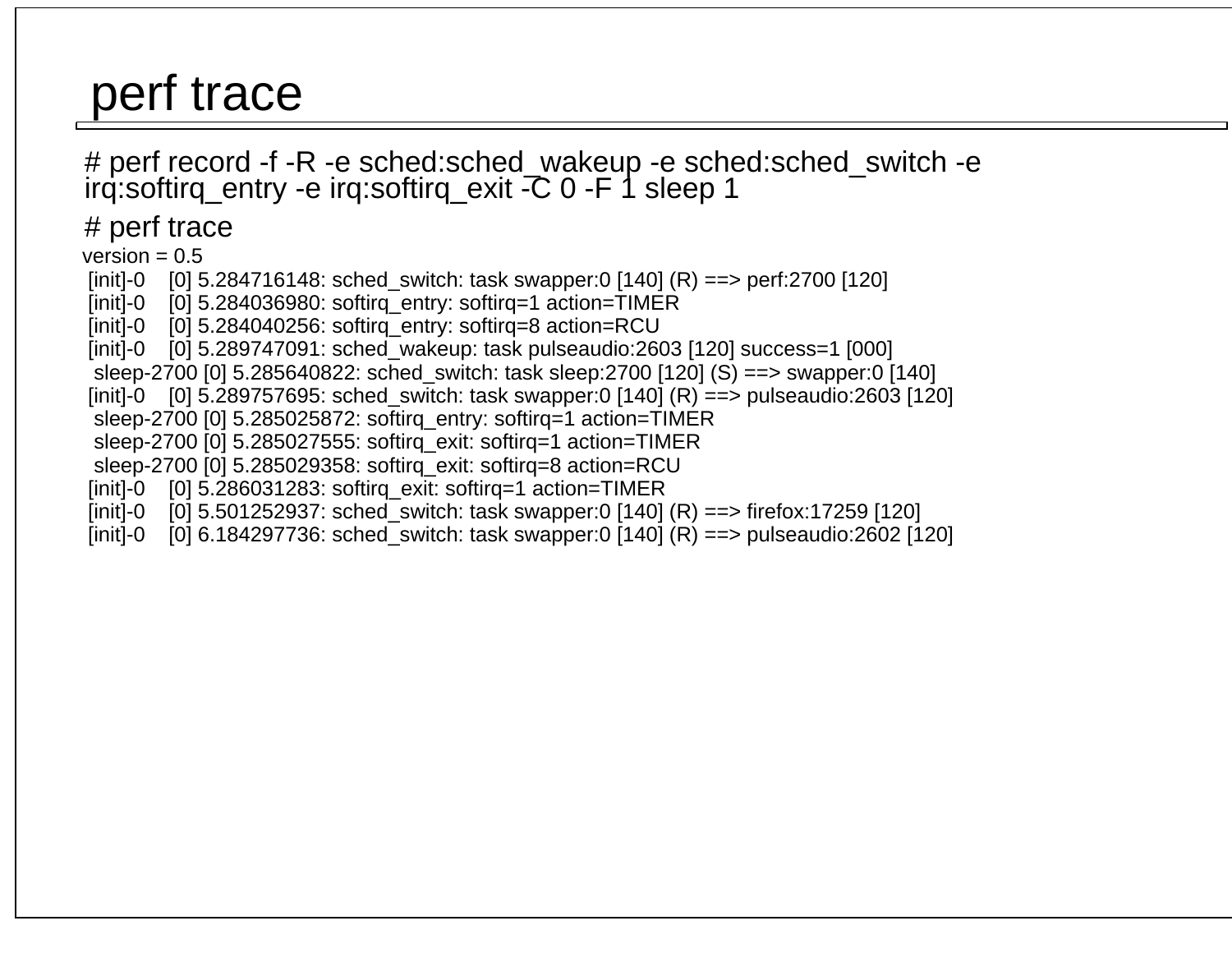## Integration with other tools

- . Systemtap
	- In-kernel usage should be designed not just for systemtap
- $\Box$ Study previous design for perfmon usage by wcohen . Oprofile
- Keep userspace utilities as-is, use perf kernel bits
- Counter multiplexing added, first seen in perf land
- $\Box$  Reduce the feature gap, future merge
- . sysprof
- $\Box$  Converted to the perf events infrastructure
- . PAPI
- $\Box$  Has support in 3.7.0 version. More tests needed.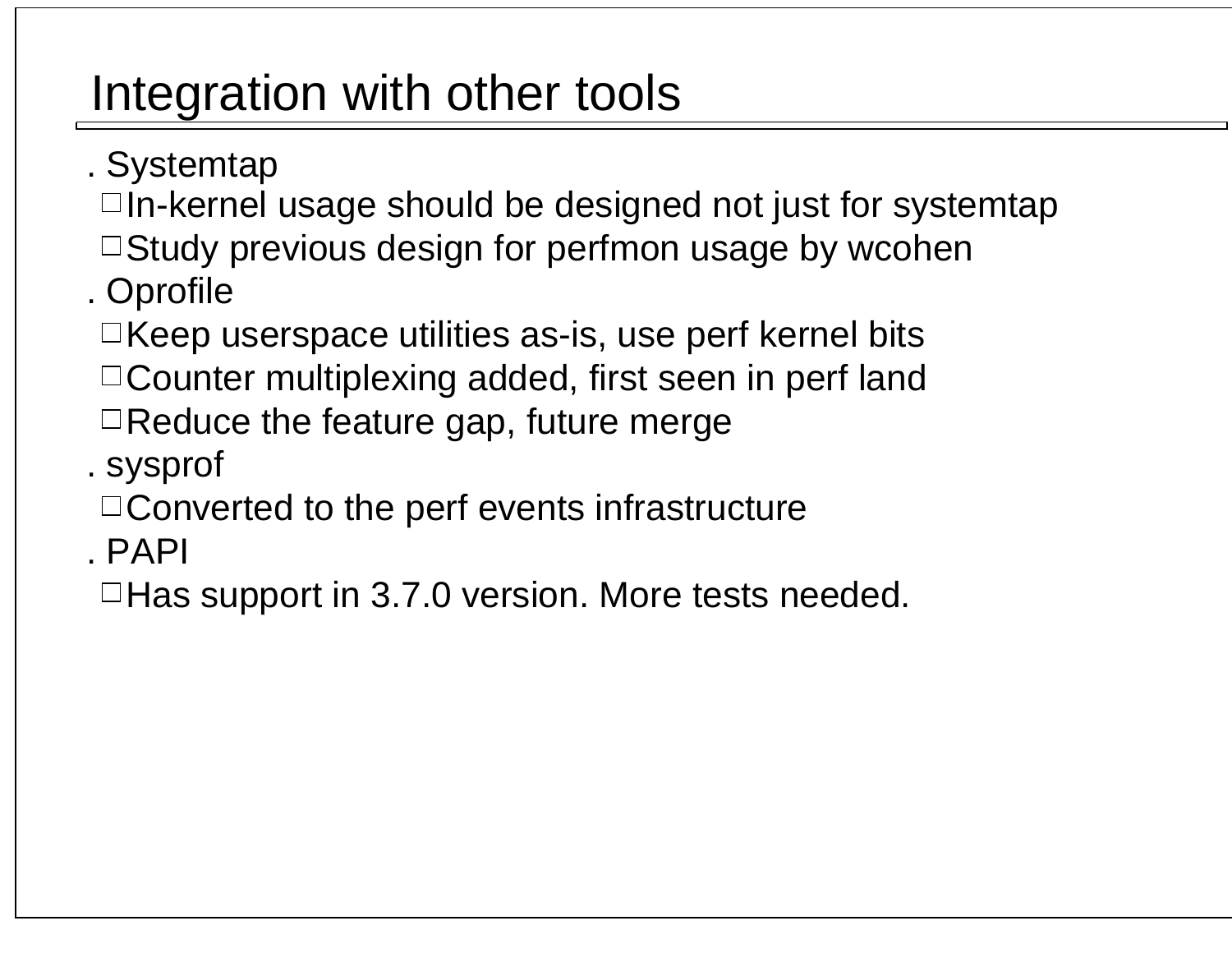## More plumbers needed!

- . perf cmp
- . More GUI tools
- . Wiki has a TODO list